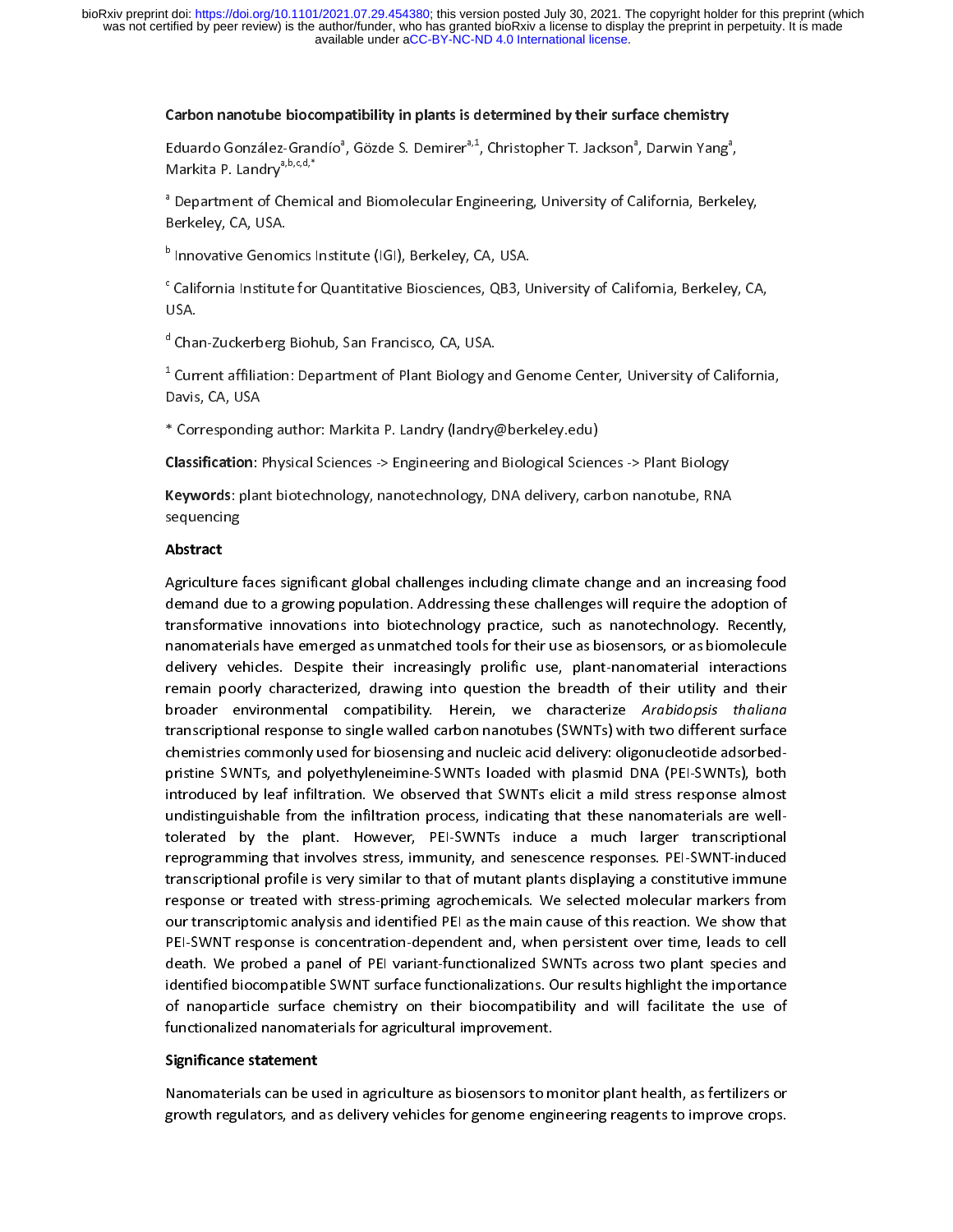Here, we characterize the plant transcriptomic response to single-walled carbon nanotubes<br>(SWNTs) commonly used for sensing and nucleic acid delivery. While SWNTs themselves are<br>well tolerated by plants, SWNTs surface-func Here, we characterize the plant transcriptomic response to single-make carbon intervalses<br>(SWNTs) commonly used for sensing and nucleic acid delivery. While SWNTs themselves are<br>well tolerated by plants, SWNTs surface-func well tolerated by plants, SWNTs surface-functionalized with positively charged polymers<br>become toxic and produce cell death. We identify molecular markers of this toxic response to<br>create biocompatible SWNT formulations. T become toxic and produce cell death. We identify molecular markers of this toxic response to create biocompatible SWNT formulations. These results highlight the significance of nanoparticle surface chemistry, perhaps more than the nanoparticles themselves, on downstream interactions of nanoparticles with the environment.

## Introduction

Given the magnitude of environmental changes driven by climate change, and an increasing human population, plant biotechnology and bioengineering have an important role in<br>providing food security, maintaining global biodiversity and sustainability. Technologies that providing food security, maintaining global biodiversity and sustainability. Technologies that<br>sense plant stress in real-time, improve crop nutritional capacity, render plants resistant to<br>biotic and abiotic stresses, and providing food security of the sense plant stress in real-time, improve crop nutritional capacity, render plants resistant to biotic and abiotic stresses, and enable higher crop yield with fewer resources are central to th biotic and abiotic stresses, and enable higher crop yield with fewer resources are central to these efforts<sup>1</sup>.

Recently, nanoscience and nanoengineering technologies have been employed in numerous these ettorts<br>Recently, nan<br>plant biotech .<br>|<br>n Plant biotechnology applications<sup>1,2</sup>. Nanomaterials exhibit unique and tunable size, shape, and<br>physical, mechanical and optical properties. In plant biotechnology, a broad range of<br>nanoparticles have been used including physical, mechanical and optical properties. In plant biotechnology, a broad range of nanoparticles have been used including metal nanoparticles, quantum dots, mesoporous silica nanoparticles, clay nanosheets, DNA nanostru physical, mechanical and optical properties. In plant biotechnology, a broad range of<br>nanoparticles, clay nanosheets, DNA nanostructures and carbon nanomaterials such as<br>graphene, carbon nanotubes and carbon dots<sup>2</sup>. Withi nanoparticles, clay nanosheets, DNA nanostructures and carbon nanomaterials such as<br>graphene, carbon nanotubes and carbon dots<sup>2</sup>. Within the scope of plant biotechnology, these<br>nanomaterials have been most commonly used a graphene, carbon nanotubes and carbon dots<sup>2</sup>. Within the scope of plant biotechnology, these<br>nanomaterials have been most commonly used as fertilizers, antimicrobials, sensors, imaging<br>agents, and delivery vehicles for sm graphene, carbon nanotubes and carbon dots<sup>e</sup>. Within the scope of plant biotechnology, these<br>nanomaterials have been most commonly used as fertilizers, antimicrobials, sensors, imaging<br>agents, and delivery vehicles for sm nanomaterials have been most commonly used as fertilizers, and monographical process.<br>agents, and delivery vehicles for small molecules, genes and proteins for plant genetic<br>engineering applications<sup>2-4</sup>.

To accompany the growing use of nanomaterials in plant science, it is essential to understand nanomaterial-plant interactions and the impact of nanomaterials on plant health and their engineering applications<sup>2–4</sup>.<br>To accompany the growing use of nanomaterials in plant science, it is essential to understand<br>nanomaterial-plant interactions and the impact of nanomaterials on plant health and their<br>enviro .<br>.<br>.t nanomaterial-plant interactions and the impact of nanomaterials on plant health and their<br>environment. Recent studies have focused on the phenotypical phytotoxicity of metal- and<br>carbon-based nanoparticles on monocot and d nanomaterial-plant interactions and the impact of nanomaterial on plant include and<br>earbon-based nanoparticles on monocot and dicot crop species of interest<sup>5-8</sup>, yet many of<br>these studies show conflicting and often contra carbon-based nanoparticles on monocot and dicot crop species of interest<sup>5-8</sup>, yet many of<br>these studies show conflicting and often contradictory results. For instance, nano-TiO<sub>2</sub> (5 nm)<br>has been shown to accelerate germ carbon-based nanoparticles on monocot and dicot crop species of interest<sup>5–8</sup>, yet many of<br>these studies show conflicting and often contradictory results. For instance, nano-TiO<sub>2</sub> (5 nm)<br>has been shown to accelerate germ has been shown to accelerate germination of spinach seeds<sup>9</sup>, whereas nano-TiO<sub>2</sub> (20 nm) did<br>not alter the germination rate of wheat grains<sup>10</sup>. Another metal nanoparticle, nano-ZnO (20<br>nm, 2000 mg/L), has been shown to not alter the germination rate of wheat grains<sup>20</sup>. Another metal nanoparticle, nano-ZnO (20<br>nm, 2000 mg/L), has been shown to inhibit root growth in rapeseed, radish, ryegrass, lettuce,<br>corn and cucumber<sup>11</sup>. Cadmium sulf nm, 2000 mg/2, manuta manuta reception in the intervalse corn and cucumber<sup>11</sup>. Cadmium sulfide quantum dots induce oxidative stress and root lignification in soybean<sup>12</sup>. The most studied carbon-based nanomaterials in pla lignification in soybean<sup>12</sup>. The most studied carbon-based nanomaterials in plant biotechnology are graphene and multi-walled carbon nanotubes (MWNTs). Cabbage, tomato, spinach and lettuce seeds soaked in 2000 mg/L graph lignification in soybean<sup>22</sup>. The most studied carbon-based nanomaterials in plant<br>biotechnology are graphene and multi-walled carbon-nanotubes (MWNTs). Cabbage, tomato,<br>spinach and lettuce seeds soaked in 2000 mg/L graphe spinach and lettuce seeds soaked in 2000 mg/L graphene overnight had inhibited growth and<br>reduced biomass<sup>13</sup>. On the other hand, MWNTs enhanced the germination and seedling root<br>elongation when added to the wheat growth induced biomass<sup>13</sup>. On the other hand, MWNTs enhanced the germination and seedling root<br>elongation when added to the wheat growth medium at 1000 mg/L<sup>6</sup>, and stimulated the<br>growth of roots and stems in legumes<sup>14</sup>. There elongation when added to the wheat growth medium at 1000 mg/ $L^6$ , and stimulated the growth of roots and stems in legumes<sup>14</sup>. There are several studies discussing the phenotypical phytotoxicity of single-walled carbon n elongation when added to the wheat growth medium at 1000 mg/L<sup>o</sup>, and stimulated the growth of roots and stems in legumes<sup>14</sup>. There are several studies discussing the phenotypical phytotoxicity of single-walled carbon nan Arabidopsis thaliana and rice protoplasts show concentration-dependent cytotoxicity of<br>SWNTs, while high SWNT concentrations (250 mg/L) had no observable effects on Arabidopsis phytotomally of single-material carbon nanotation (STMT), and they go contract carbon of an analyzing and and rice protoplasts show concentration-dependent cytotoxicity of SWNTs, while high SWNT concentrations (250 mg/L) h Arabidopsis thaliana and rice protoplasts show concentration-dependent cytotoxicity of<br>SWNTs, while high SWNT concentrations (250 mg/L) had no observable effects on *Arabidopsis*<br>leaves<sup>15</sup>. Some studies show that the carb SWWTS, WHILE High SWWT concentrations (250 Hig/L) had no observable effects on Arabidopsis<br>leaves<sup>15</sup>. Some studies show that the carboxylated SWNTs (COOH-SWNTs) at 50mg/L induce<br>growth and enhanced biomass of tomato plant growth and enhanced biomass of tomato plants<sup>16</sup>, whereas poly-3-aminobenzenesulfonicacid growth and enhanced biomass of tomato plants<sup>2</sup>, whereas poly-3-aminobenzenesulfonicacid<br>functionalized SWNTs at 1750 mg/L inhibited root growth in tomato<sup>17</sup>. Lastly, SWNTs have functionalized SWNTs at 1750 mg/L inhibited root growth in tomato17. Lastly, SWNTs have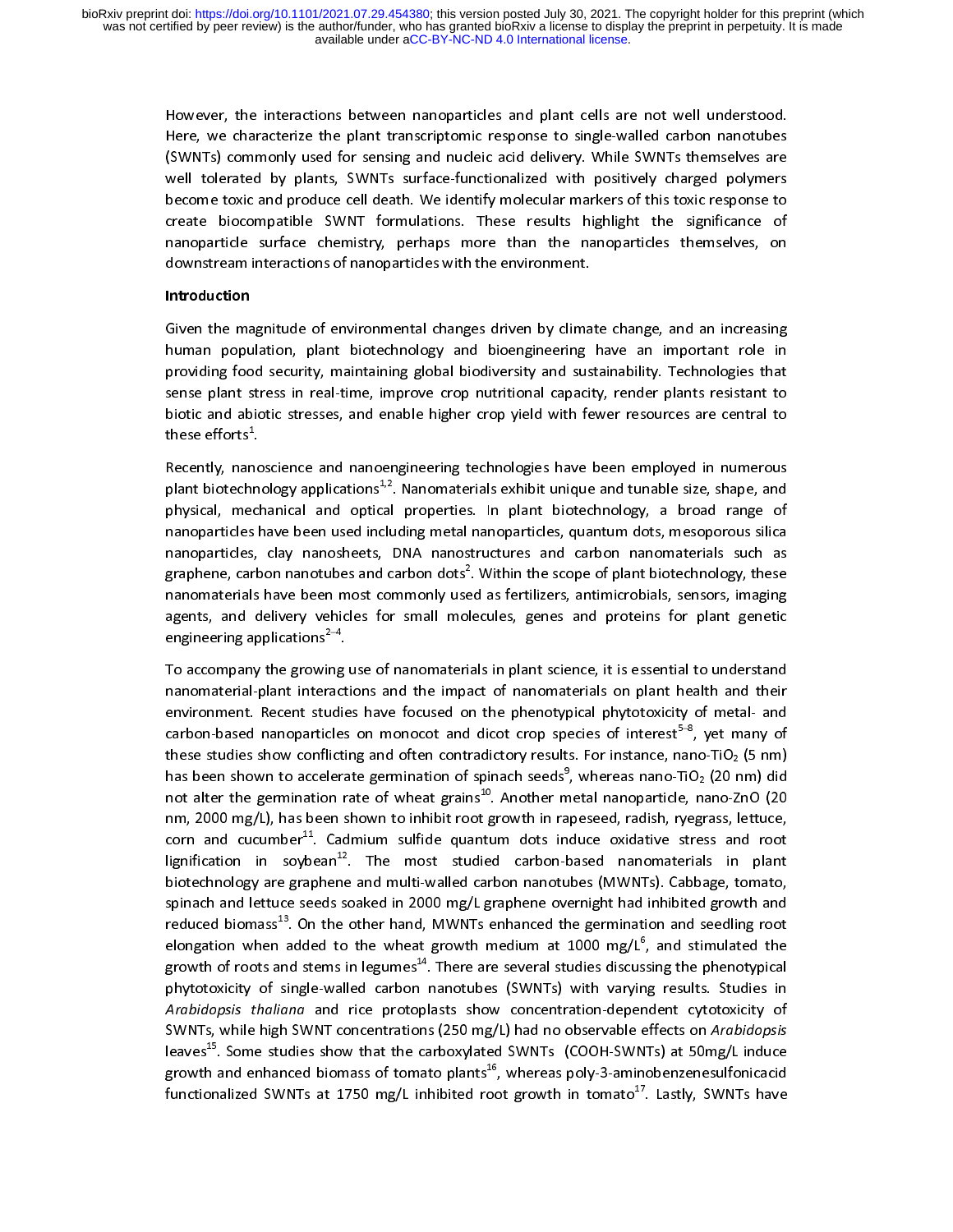been shown to reduce oxidative stress and improve cryopreservation of Agapanthus praecox<br>embryogenic calli<sup>18</sup>.<br>More recently, microarray analysis and RNA sequencing (RNA-seq) methods that leverage the

advantages of next-generation sequencing have been used to determine nanomaterial impact More recently, microarray analysis and RNA sequencing (RNA-seq) methods indicates that leverage the<br>advantages of next-generation sequencing have been used to determine nanomaterial impact<br>on plant health<sup>19–21</sup>. Due to it on plant health<sup>19–21</sup>. Due to its complete gene sequence and annotation, *Arabidopsis* is the preferred plant species for the transcriptomic analyses. For instance, whole-genome microarray analysis of *Arabidopsis* roots preferred plant species for the transcriptomic analysis for instance, microarray analysis of *Arabidopsis* roots exposed to 100 mg/L nano-ZnO revealed up-<br>regulation of genes involved in biotic and abiotic stress responses microarray analysis of Arabidopsis roots exposed to 100 mg/L nano-ZnO revealed up-<br>regulation of genes involved in biotic and abiotic stress responses and down-regulation of<br>genes involved in cell biosynthesis, electron tr genes involved in cell biosynthesis, electron transport, and energy pathways<sup>22</sup>. Additionally, Arabidopsis plants that were exposed to 20 mg/L nano-TiO<sub>2</sub> had significant repression of phosphate-starvation and root-develo Arabidopsis plants that were exposed to 20 mg/L nano-Ho<sub>2</sub> had significant repression of<br>phosphate-starvation and root-development genes<sup>23</sup>. Lastly, 50 mg/L MWNT treated tomato<br>roots showed substantial upregulation of gen phosphate-starvation and root-development genes<sup>25</sup>. Lastly, 50 mg/L MWNT treated tomato<br>roots showed substantial upregulation of genes coding for water-channel proteins and<br>hormone pathways<sup>16</sup>, in accordance with the phe hormone pathways<sup>16</sup>, in accordance with the phenotypical data demonstrating enhanced<br>growth in the presence of MWNTs. These studies provide valuable information at the gene<br>expression level and enable a better understandi growth in the presence of MWNTs. These studies provide valuable information at the gene expression level and enable a better understanding of the nanomaterial impact on plant health. expression level and enable a better understanding of the nanomaterial impact on plant

health.<br>Given the recent surge of SWNT usage in plants for sensing <sup>24–28</sup> and biomolecule delivery <sup>29–32</sup>, health.<br>Given tl<br>it is crit Given the recent surge of SWNT usage in plants for sensing  $^{24-28}$  and biomolecule delivery  $^{29-32}$ , it is critical to determine the impact of SWNTs on plant health at the molecular and gene expression level. Analogou it is critical to determine the impact of SWNTs on plant health at the molecular and gene expression level. Analogously, it is also important to pinpoint what component(s) of SWNT nanomaterials are responsible for generati nanomaterials are responsible for generating differential gene expression patterns, to<br>reconcile conflicting reports. In this study, we performed RNA-seq analysis of *Arabidopsis*<br>leaves 48 hours after exposure to 50 mg/L reconcile conflicting reports. In this study, we performed RNA-seq analysis of *Arabidopsis*<br>leaves 48 hours after exposure to 50 mg/L SWNTs with two different surface chemistries<br>representing the most commonly used SWNT n reconcile conflicting reports. In this study, we performed RNA-seq analysis of Arabidopsis<br>leaves 48 hours after exposure to 50 mg/L SWNTs with two different surface chemistries<br>representing the most commonly used SWNT nan representing the most commonly used SWNT nanomaterials for plant delivery and sensing<br>applications: oligonucleotide-adsorbed pristine SWNTs, and polyethyleneimine (PEI)<br>conjugated functionalized SWNTs (PEI-SWNTs) loaded wi representing the most commonly used states inherentially in plant delivery and sensing<br>applications: oligonucleotide-adsorbed pristine SWNTs, and polyethyleneimine (PEI)<br>conjugated functionalized SWNTs (PEI-SWNTs) loaded w conjugated functionalized SWNTs (PEI-SWNTs) loaded with plasmid DNA. Our results revealed<br>that SWNTs produced a mild stress response in plants, nearly indistinguishable from a water-<br>infiltration control, that was well tol conjugated functionalized SWMTs (PEI-SWMT) is the functional plasmid DNA. On the results revealed that SWNTs produced a mild stress response in plants, nearly indistinguishable from a water-<br>infiltration control, that was irreversible and resulted in cell death, indicating that PEI is the main cause of biotoxicity. We PEI-functionalized SWNTs at high concentrations produced an adverse response that was<br>irreversible and resulted in cell death, indicating that PEI is the main cause of biotoxicity. We<br>identified gene markers to probe plant irreversible and resulted in cell death, indicating that PEI is the main cause of biotoxicity. We<br>identified gene markers to probe plant responses to different SWNT surface chemistries and<br>discovered new biocompatible SWNT identified gene markers to probe plant responses to different SWNT surface chemistries and<br>discovered new biocompatible SWNT surface chemistry formulations that will facilitate their<br>use in plants. discovered new biocompatible SWNT surface chemistry formulations that will facilitate their use in plants. discovered new biocompatible SWNT surface chemistry formulations that will facilitate their<br>use in plants.<br>Results

# Results

# use in plants.<br>Results<br>Functionalize Functionalized PEI-SWNTs generate a very distinct transcriptional response compared to unfunctionalized SWNTs

plants<sup>30,32–34</sup>, we sought to investigate the reaction of plant tissues to treatment with PEI-<br>SWNTs versus pristine SWNTs. To this end, we infiltrated *Arabidopsis* leaves with pristine<br>single walled carbon nanotubes use SWNTS VERSUS pristine SWNTS. To this end, we inhitrated Arabidopsis leaves with pristine<br>single walled carbon nanotubes used in RNA silencing applications (SWNTs)<sup>30</sup> and<br>polyethyleneimine-functionalized SWNTs used for pla polyethyleneimine-functionalized SWNTs used for plasmid DNA delivery (PEI-SWNTs)<sup>32</sup>. We<br>used *Arabidopsis* as it is a well-characterized model plant for which genomic and detailed gene<br>function information is readily avai used *Arabidopsis* as it is a well-characterized model plant for which genomic and detailed gene<br>function information is readily available. Aforementioned pristine SWNT and PEI-SWNT<br>nanoparticles were loaded with single st dised Arabidopsis as it is a wen-characterized moder plant for which genomic and detailed gene<br>function information is readily available. Aforementioned pristine SWNT and PEI-SWNT<br>nanoparticles were loaded with single stra nanoparticles were loaded with single stranded RNA targeting Green Fluorescent Protein (GFP)<br>with no target sequence in the *Arabidopsis* genome, and a GFP-expressing plasmid<sup>35</sup>,<br>respectively. For experiments herein, we u nanoparticle and characteristic manufacture in the *Arabidopsis* genome, and a GFP-expressing plasmid<sup>35</sup>, respectively. For experiments herein, we used ~25-50 fold higher concentrations of SWNTs and respectively. For experiments herein, we used ~25-50 fold higher concentrations of SWNTs and respectively. For experiments herein, we used ~25-50 fold higher concentrations of SWNTs and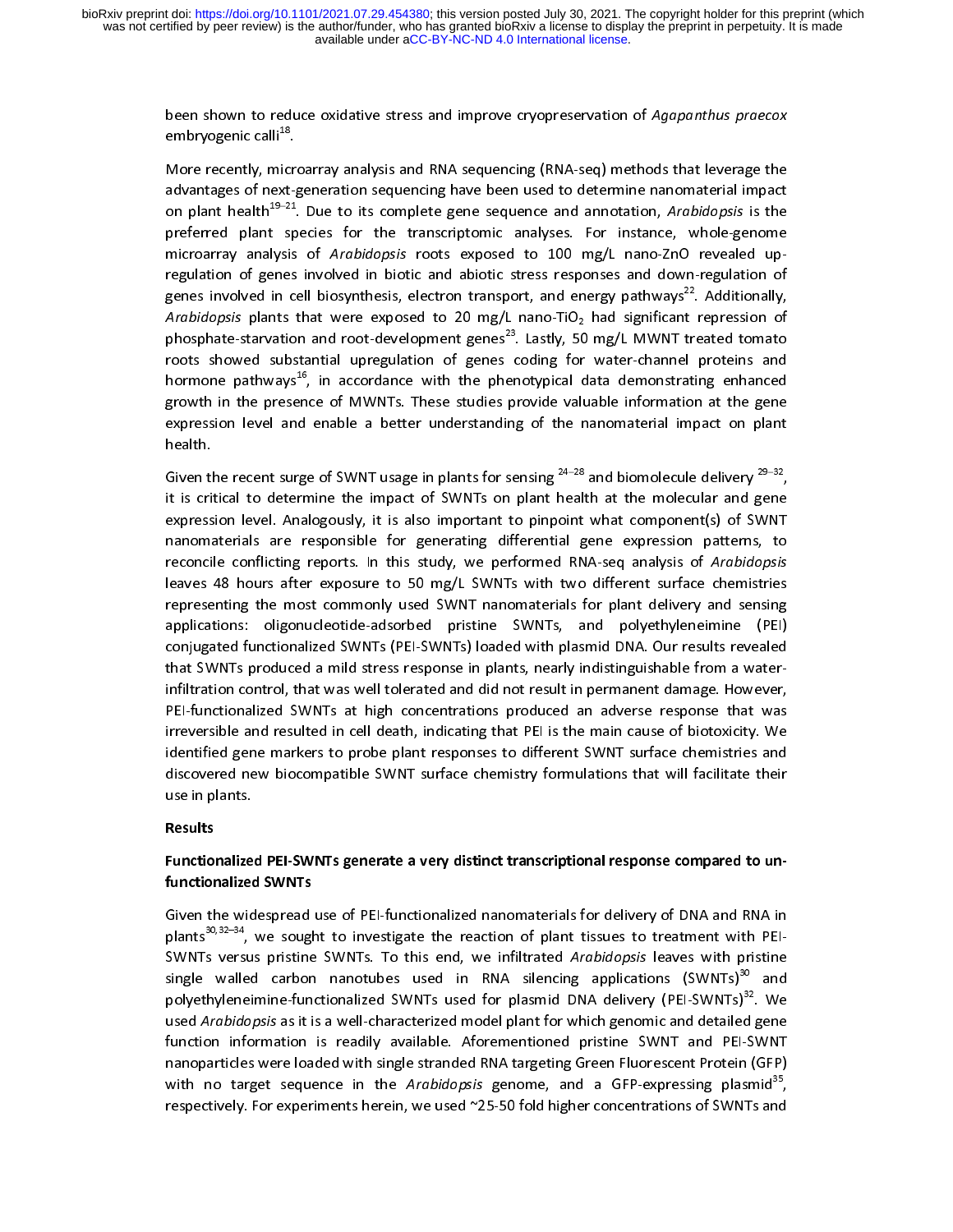> PEI-SWNTs compared to standard concentrations used in biomolecule delivery assays to<br>ensure we would observe a robust transcriptional change. Water-infiltrated plant leaves<br>served as a negative control to distinguish betwe enved as a negative control to distinguish between the SWNT-specific response and the<br>The sensure to the infiltration process itself (Figure 1A). We performed RNA-seq with RNA served as a negative control to distinguish between the SWMT-permanelperment increases the infiltration process itself (Figure 1A). We performed RNA-seq with RNA extracted from leaves 48 hours post infiltration to identify response to the infiltration process itself (Figure 2A). We performed that to a minimized in<br>extracted from leaves 48 hours post infiltration to identify changes in the leaf transcriptomic<br>profile in response to the three profile in response to the three treatments, compared to non-infiltrated leaves. We validated<br>the RNA-seq data by measuring the expression changes in 12 selected genes using reverse the RNA-seq data by measuring the expression changes in 12 selected genes using reverse. transcription quantitative polymerase chain reaction (RT-qPCR) (Figure S1). Changes in gene expression measured by RNA-seq and RT-qPCR correlated well, confirming the reliability of the RNA-seq data. expression measured by RNA-seq and RT-qPCR correlated well, community the reliability of the RNA-seq data.



Supplemental Figure S1. Validation of RNA-seq data by RT-qPCR. (A) Normalized log2(RPKN) values for<br>selected genes from Clusters 1 and 2 (PEI-SWNT specific genes) and Clusters 4 and 6 (SWNT specific<br>genes) from RNA-seq dat genes) from RNA-seq data. (B) mRNA levels of same genes as in (A) measured by RT-qPCR. The lower<br>and upper hinges of the boxplot correspond to the first and third quartiles, the upper and lower<br>whiskers correspond to the l

and upper hinges of the boxplot correspond to the first and third quartiles, the upper and lower whiskers correspond to the largest value no further than 1.5 times the inter-quartile range. Statistical significance was de whiskers correspond to the largest value no further than 1.5 times the inter-quartile range. Statistical significance was determined by a one-way ANOVA with post-hoc Tukey HSD test. Letters denote significant differences a significance was determined by a one-way ANOVA with post-hoc Tukey HSD test. Letters denote<br>significant differences among means (n = 5 in A and n = 3 in B).<br>RNA-seq data was first analyzed with Principal Component Analysis significant differences among means (n = 5 in A and n = 3 in B).<br>
RNA-seq data was first analyzed with Principal Component Analysis (PCA) of the whole<br>
transcriptomic profile of each sample to assess which treatments induc RNA-seq data was first analyzed with Principal Comp<br>transcriptomic profile of each sample to assess which tre<br>in the plant leaf transcriptome. Surprisingly, PCA analy<br>infiltration with SWNTs is very similar to the respons<br> ranscriptomic profile of each sample to assess which treatments induced the largest changes<br>in the plant leaf transcriptome. Surprisingly, PCA analysis revealed that plant response to in the plant leaf transcriptome. Surprisingly, PCA analysis revealed that plant response to<br>infiltration with SWNTs is very similar to the response to the water infiltration control, infiltration with SWNTs is very similar to the response to the water infiltration control, suggesting that SWNTs themselves do not elicit a general transcriptional reprogramming<br>beyond that generated by the infiltration process itself. These results are surprising because suggesting that generated by the infiltration process itself. These results are surprising because<br>they suggest the high concentrations of SWNTs used in our experiments may be biocompatible beyond that generated by the infiltration process itself. These results are surprising a count-<br>they suggest the high concentrations of SWNTs used in our experiments may be biocompatible<br>for use in plants. Conversely, PCA for use in plants. Conversely, PCA clustering of PEI-SWNTs samples showed that the plant response to PEI-SWNT treatment is distinct relative to SWNT treatment or treatment with water alone (Figure 1B), suggesting that nanoparticle surface chemistry could dictate nanoparticle biocompatibility.

Next, we selected genes that showed a statistically significant (false discovery rate < 0.05) two-<br>fold expression change with respect to the non-infiltrated samples for further analysis. We identified 452, 797, and 1364 up-regulated genes in water, SWNT and PEI-SWNT treated leaf fold expression change with respect to the non-infiltrated samples for random analysis. We<br>identified 452, 797, and 1364 up-regulated genes in water, SWNT and PEI-SWNT treated leaf<br>samples, respectively. Conversely, we ide samples, respectively. Conversely, we identified 321, 347, and 997 down-regulated genes in<br>water, SWNT and PEI-SWNT treated leaf samples (Figure 1C, Supplemental Table S1). These water, SWNT and PEI-SWNT treated leaf samples (Figure 1C, Supplemental Table S1). These results quantitatively confirmed the hypothesis that PEI-SWNTs cause much greater transcriptional reprogramming than the other two treatments. We compared the common transcriptional reprogramming than the other two treatments. We compared the common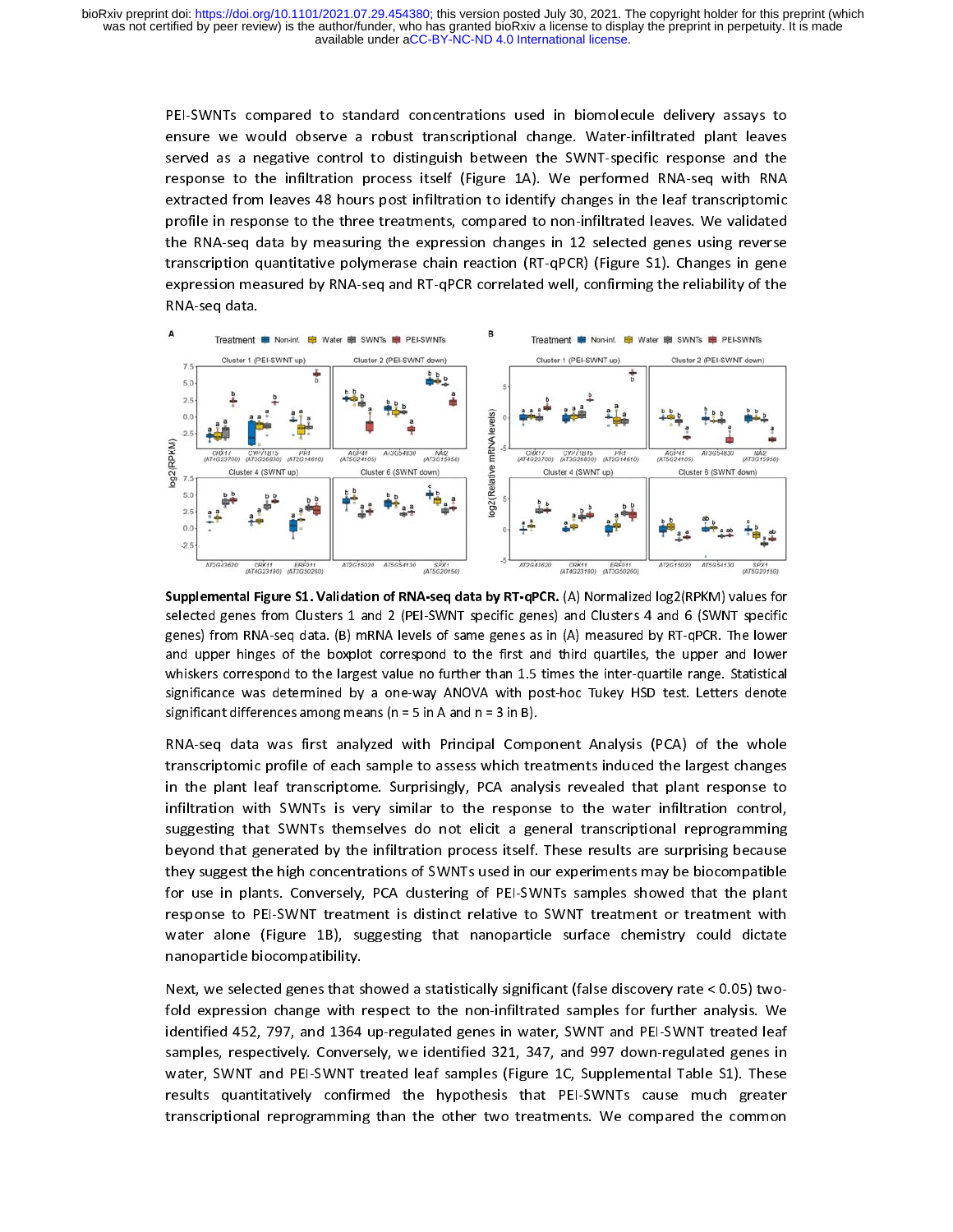genes that respond to the three treatments and observed that 94% (427/452) of the up- and<br>79% (252/321) of the down-regulated genes in response to water infiltration also changed in<br>SWNT and PEI-SWNT samples, representing y<br>20 SWNT and PEI-SWNT samples, representing genes that change in response to the infiltration<br>20 Senarch of a nanomaterial-specific response. Next, to identify biological SWIT and PEI-SWIT samples, representing genes that change in response to the infinite increases<br>processes that were present at higher than random fraction when compared to the processes that were present at higher than random fraction when compared to the Arabidopsis genome, we performed a Gene Ontology (GO) over-representation analysis. Water/SWNT/PEI-SWNT common genes showed a very significant over-representation of processes related to hypoxia, as expected from injecting a liquid into the leaf tissue that<br>contains large air spaces. Additionally, many GO categories related to cell wall organization, processes are to the controlly many GO categories related to cell wall organization,<br>immune response, senescence (aging/programmed cell death), glycosinolate biosynthesis contains large an epercentrallisticity, many GO categories related to categories relation,<br>immune response, senescence (aging/programmed cell death), glycosinolate biosynthesis<br>(defense metabolites) and biotic and abiotic (defense metabolites) and biotic and abiotic stresses were over-represented in this gene set (Figure 1D and Supplemental Table S2A). These results suggest that the infiltration process<br>produces a hypoxia response that triggers other stress-related genes. The fact that we did not observe any phenotypical change in response to water infiltration suggests that this produces a hyponduces principle maying the controlled and trial triggers of the fact that this<br>observe any phenotypical change in response to water infiltration suggests that this<br>transcriptomic response is insufficient to opserve and the construction of the transcriptomic constrained in<br>Arabidopsis leaves transcriptomic response is insufficient to trigger observable physiological changes in<br>Arabidopsis leaves.



Figure 1. PEI-SWNTs elicit a very distinct transcriptional response compared to that of water or<br>SWNTs. (A) Experimental setup: Arabidopsis leaves were infiltrated with ssRNA-adsorbed pristine SWNTs or plasmid-loaded PEI-SWNTs. Non infiltrated and water-infiltrated with ssawive-ausonous pursuase were sued as controls.<br>Samples were collected 48 hours post infiltration. (B) Principal Component Analysis of the tran Samples were collected 48 hours post infiltration. (B) Principal Component Analysis of the transcriptomic profile in response to the different treatments. Each dot represents one biological replicate. (C) Upset plot showin transcriptomic profile in response to the different treatments. Each dot represents one biological<br>replicate. (C) Upset plot showing the number of up- or down-regulated genes common or specific to<br>each treatment. Genes wit replicate. (C) Upset plot showing the number of up- or down-regulated genes common or specific to each treatment. Genes with a statistically significant (FDR < 0.05) two-fold change in expression relative to non-infiltrate each treatment. Genes with a statistically significant (FDR < 0.05) two-fold change in expression relative<br>to non-infiltrated samples were selected. (D) Functional characterization of genes differentially<br>expressed in the

to non-infiltrated samples were selected. (D) Functional characterization of genes differentially<br>expressed in the three treatments (375 up, 175 down), specifically in SWNTs and PEI-SWNT samples<br>(320 up, 107 down), and uni expressed in the three treatments (375 up, 175 down), specifically in SWNTs and PEI-SWNT samples<br>(320 up, 107 down), and uniquely in PEI-SWNT samples (647 up, 655 down). For a full list of GO terms,<br>see Supplemental Table (320 up, 107 down), and uniquely in PEI-SWNT samples (647 up, 655 down). For a full list of GO terms,<br>see Supplemental Table S2.<br>We next focused our study on genes that change specifically following treatments with carbon<br> (320 upplemental Table S2.<br>
We next focused our study on genes that change specifically following treatments with carbon<br>
nanotubes, that is, genes that change in leaves infiltrated with SWNT and PEI-SWNT, but do<br>
not chan We next focused our students<br>manotubes, that is, genes<br>not change following wat<br>also change in response<br>regulated genes in SWNT<br>to the presence of carbor<br>representation analysis s<br>abiotic stress responses nanotubes, that is, genes that change in leaves infiltrated with SWNT and PEI-SWNT, but do<br>not change following water infiltrations. A majority of genes that change in response to SWNTs not change following water infiltrations. A majority of genes that change in response to SWNTs<br>also change in response to PEI-SWNTs (76% or 320/422 of up- and 62% or 107/172 of downalso change in response to PEI-SWNTs (76% or 320/422 of up- and 62% or 107/172 of down-<br>regulated genes in SWNTs samples), indicating that these genes are involved in the response to the presence of carbon nanotubes independent of their surface functionalization. GO overrepresentation analysis showed that genes related to hypoxia, immune response, biotic and abiotic stress responses are also over-represented in this gene set (Figure 1D and representation analysis showed that genes related to hyponaly immune response, and and<br>abiotic stress responses are also over-represented in this gene set (Figure 1D and<br>Supplemental Table S2B). These results suggest that abiotic stress responses are also stress represented in this gene set (Figure 1D and<br>Supplemental Table S2B). These results suggest that the presence of carbon nanotubes<br>magnifies the responses to infiltration, because in magnifies the responses to infiltration, because in this analysis we excluded genes that change magnifies the responses to infiltration, because in this analysis we exclude genes that change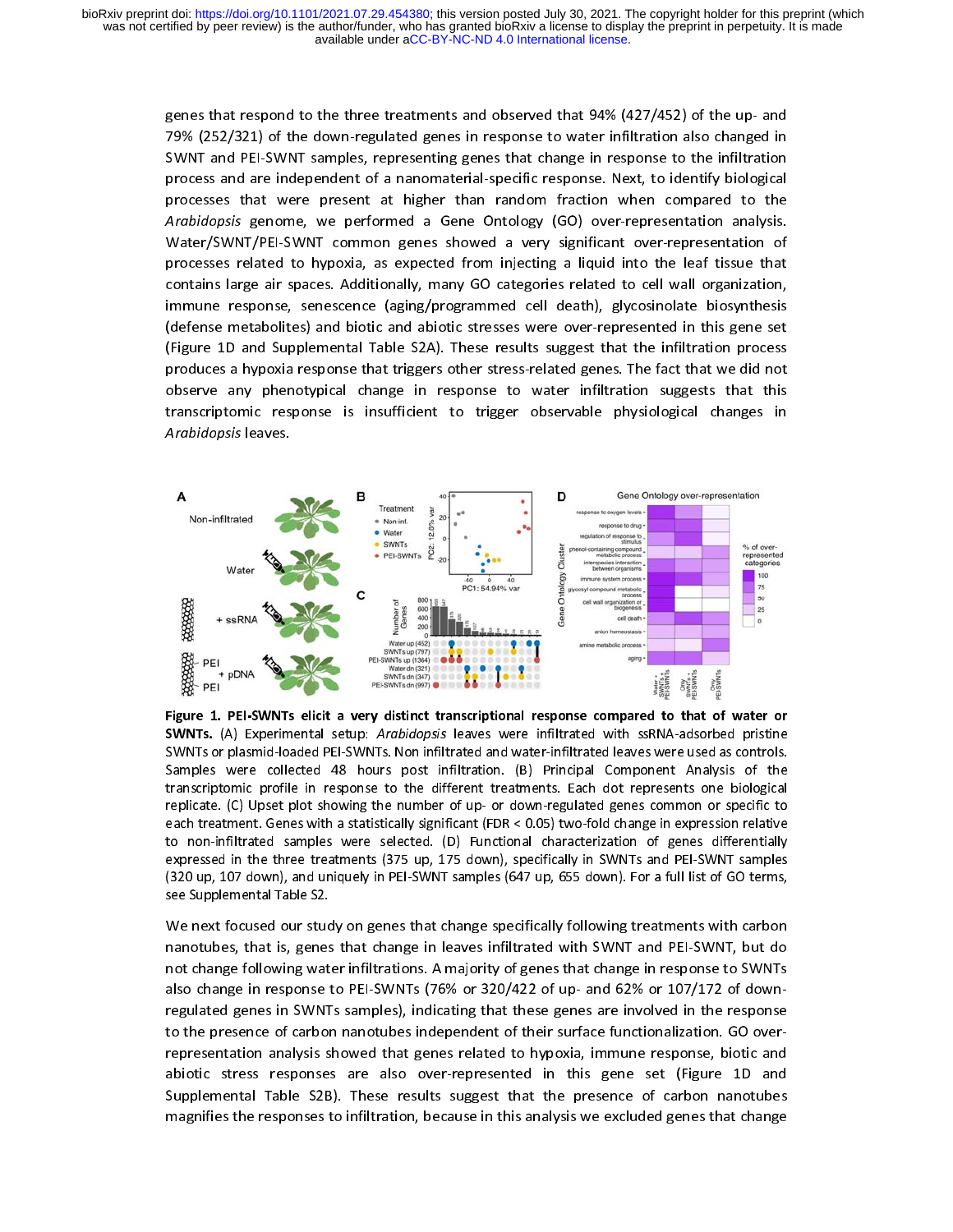in all three treatments (e.g., 38 genes in the cellular response to hypoxia GO category change<br>in all three treatments, while 39 additional genes in the same GO category change only in<br>SWNTs and PEI-SWNTs samples (Suppleme in all three treatments, while 39 additional genes in the same Server same Go, samily 1 and SMNTs and PEI-SWNTs samples (Supplemental Tables S2A and S2B)). Lastly, certain GO categories including those related to cell deat Categories including those related to cell death and aging are more over-represented in this<br>gene set when compared to the Water/SWNT/PEI-SWNT genes. These results suggest that the<br>presence of carbon nanotubes exacerbates gene set when compared to the Water/SWNT/PEI-SWNT genes. These results suggest that the presence of carbon nanotubes exacerbates the plant response triggered by the infiltration process and could indicate that a more advan presence of carbon nanotubes exacerbates the plant response triggered by the infiltration<br>process and could indicate that a more advanced response is occurring in these samples at this<br>48-hour time point. On the other hand process and could indicate that a more advanced response is occurring in these samples at this<br>48-hour time point. On the other hand, cell wall reorganization and glycosinolate biosynthesis-<br>related processes are not overprocess and countermany and content and could indicate the content of the section of 48-hour time point. On the other hand, cell wall reorganization and glycosinolate biosynthesis-<br>related processes are not over-represente stress caused by infiltration. 1D), indicating that nanotube responses are specific and not a general amplification of the tress caused by infiltration.<br>1991, PEI-SWNTs induce a much greater transcriptomic reprogramming than water or SWNT

)<br>PEI-SWNTs induce a much<br>treatments, with 647 and 65 treatments, with 647 and 655 up- and down-regulated genes exclusively in PEI-SWNT treated<br>leaves (Figure 1C). In PEI-SWNT treated leaves, we further observed an over-representation of<br>immune system and cell death processes leaves (Figure 1C). In PEI-SWNT treated leaves, we further observed an over-representation of<br>immune system and cell death processes. In plants, a prolonged immune response often leads<br>to programmed cell death<sup>36</sup>, indicat leaves (Figure 12). In Person in Person Leaves, the cannot represent and controlled and immune system and cell death processes. In plants, a prolonged immune response often leads<br>to programmed cell death<sup>36</sup>, indicating th to programmed cell death<sup>36</sup>, indicating that the plant response to PEI-SWNTs could be more<br>detrimental to treated tissues than less stressful water or SWNT treatments. At the same time,<br>we observe that responses related t detrimental to treated tissues than less stressful water or SWNT treatments. At the same time, we observe that responses related to aromatic amino acid and secondary metabolite biosynthesis are highly over-represented in P we observe that responses related to aromatic amino acid and secondary metabolite treated leaves (Figure 1D). Specifically, genes involved in Tryptophan and salicylic acid<br>biosynthesis are specifically over-represented in the PEI-SWNT response. These results indicate that PEI-SWNT specific responses focus on metabolism reconfiguration affecting both primary  $(i.e.,$  aromatic amino acids) and secondary metabolites involved in defense responses derived that PEI-SWNT specific responses focus on metabolism reconfiguration affecting both primary<br>(i.e., aromatic amino acids) and secondary metabolites involved in defense responses derived<br>from those aromatic amino acids (i.e. (i.e., aromatic amino acids) and secondary metabolites involved in defense responses derived<br>from those aromatic amino acids (i.e., salicylic acid)<sup>37</sup>. Taken together, our RNA-seq results<br>suggest that water infiltration a (i.e., aromatic amino acids (i.e., salicylic acid)<sup>37</sup>. Taken together, our RNA-seq results<br>suggest that water infiltration alone triggers a mild stress response, one which is highly and at<br>times irreversibly exacerbated b suggest that water infiltration alone triggers a mild stress response, one which is highly and at times irreversibly exacerbated by the presence of PEI-SWNTs in a manner not observed following treatment with SWNTs. These results highlight the importance of nanoparticle surface chemistry on nanoparticle biocompatibility following treatment with SWNTs. These results highlight the importance of nanoparticle

# surface chemistry on nanoparticle biocompatibility in plants.<br>PEI-SWNTs strongly up-regulate stress responses and programmed cell death genes, and surface chemistry on nanoparticle biocompatition, in plants.<br>PEI-SWNTs strongly up-regulate stress responses and pro<br>down-regulate metabolism-related genes PEI-SWNTs strongly up-regulate stress responses and programmed cell death genes, and

down-regulate metabolism-related genes<br>To better characterize the large transcriptional reprogramming of plant leaves treated with<br>PEI-SWNTs, we focused our study on the PEI-SWNT-responding genes that had the highest<br>expre PEI-SWNTs, we focused our study on the PEI-SWNT-responding genes that had the highest expression-fold change when compared to water or SWNT treatments, based on the notion<br>that these genes could be the main contributors to the PEI-SWNT specific response. Clustering<br>analyses of gene expression levels in the that these genes could be the main contributors to the PEI-SWNT specific response. Clustering<br>analyses of gene expression levels in the three treatments revealed a group of 1063 genes that<br>showed very high expression level analyses of gene expression levels in the three treatments revealed a group of 1063 genes that<br>showed very high expression levels in PEI-SWNT treated samples compared to their levels in<br>the other treatments (Figure 2A, Clu analyses of gene expression levels in PEI-SWNT treated samples compared to their levels in<br>the other treatments (Figure 2A, Cluster 1). Conversely, 631 genes showed greatly decreased<br>expression levels in PEI-SWNTs when com the other treatments (Figure 2A, Cluster 1). Conversely, 631 genes showed greatly decreased expression levels in PEI-SWNTs when compared to the two other treatments (Figure 2A, Cluster 2). These genes show a very distinct expression levels in PEI-SWNTs when compared to the two other treatments (Figure 2A,<br>Cluster 2). These genes show a very distinct expression profile in PEI-SWNTs compared to the<br>two other treatments, although they can stil expression levels in PEI-SWITE and the two compared to the Cluster 2). These genes show a very distinct expression profile in PEI-SWNTs compared to the two other treatments, although they can still be up- or down-regulated Cluster 2). These genes show a very member expression profile in PEI-Cluster expression to<br>two other treatments, although they can still be up- or down-regulated to a much lesser<br>degree in response to SWNTs or water. We co degree in response to SWNTs or water. We conducted a Gene Set Enrichment Analysis<br>(GSEA)<sup>38</sup> with these PEI-SWNT specific genes. This powerful analytical method incorporates the<br>degree of gene expression changes in its sta degree in response to SWNT specific genes. This powerful analytical method incorporates the<br>degree of gene expression changes in its statistical analysis to produce a quantitative<br>normalized enriched score (NES). This NES (GSEA)<sup>38</sup> with these PEI-SWNT specific genes. This powerful analytical method incorporates the<br>degree of gene expression changes in its statistical analysis to produce a quantitative<br>normalized enriched score (NES). This degree of an interpretation correlation correlation correlation correlation correlated procession changes in t<br>desponse genes) is enriched in the most up-regulated (positive NES) or most down-regulated<br>(negative NES) genes normalized enriched score (NES). This NES represents how a specific gene set (e.g. hypothesizes) is enriched in the most up-regulated (positive NES) or most down-regulated (negative NES) genes in a transcriptomic profile u response genes) is entitled in the most up-regulated (positive NES) or most down-regulated (negative NES) genes in a transcriptomic profile used as query (in this case, PEI-SWNT specific (negative NES) genes in a transcriptomic profile used as query (in this case, PEI-SWNT specific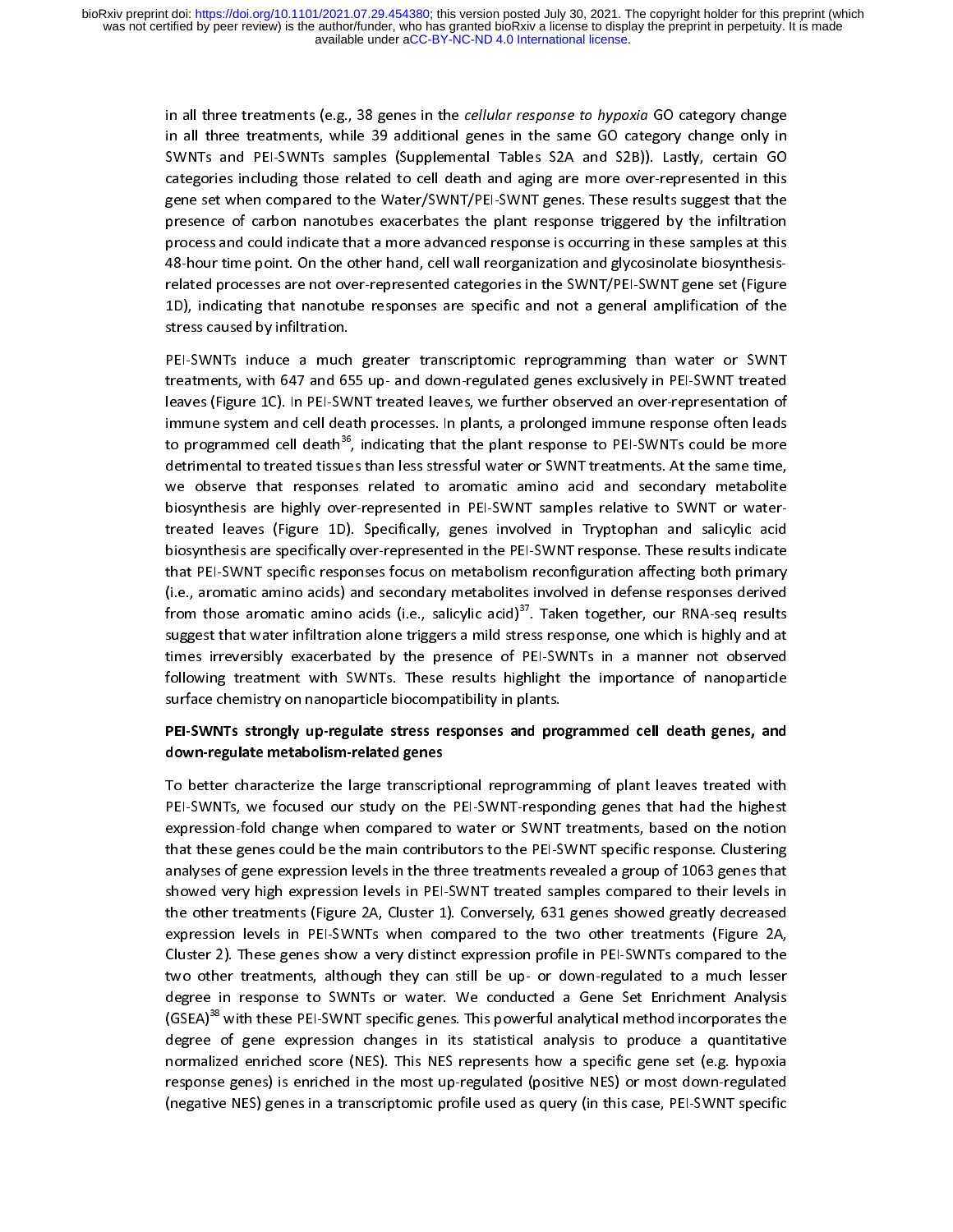> genes). GSEA using biological process GOs showed that up-regulated PEI-SWNT-specific genes are enriched in genes related to biotic and abiotic stress responses, defense responses, senescence, and programmed cell death. Dow enescence, and programmed cell death. Down-regulated genes are involved in amino acid<br>and glycosinolate biosynthesis (Figure 2B, Supplemental Table S3A). These results further senescence, and programmed cell death is convergenced genes are involved in amino and<br>and glycosinolate biosynthesis (Figure 2B, Supplemental Table S3A). These results further<br>confirm that PEI-SWNTs induce a programmed cel confirm that PEI-SWNTs induce a programmed cell death response in leaves, in a process that involves metabolism suppression.

> We also compared the transcriptomic profile of the PEI-SWNT specific genes with other publicly available genome-wide transcriptomic experiments (AraPath and PlantGSEA $^{39,40}$ ) to find similar profiles that would give us more insight on which processes are involved in the plant response to PEI-SWNTs. This analysis revealed that the expression pattern observed in response to PEI-SWNTs is similar to stress, senescence, and defense responses generated by plant response to PEI-SWNTs is similar to stress, senescence, and defense responses generated by<br>response to PEI-SWNTs is similar to stress, senescence, and defense responses generated by<br>very different stimuli (Figure 2C, response to PEI-SWITS is similar to PISO, Chromon, and defense responses generated by<br>Very different stimuli (Figure 2C, Supplemental Table S3B). Among the most similar<br>transcriptomic profiles, we can find several profiles transcriptomic profiles, we can find several profiles of Arabidopsis mutant plants with altered<br>defense responses, like stn7 psad1 double mutants defective in photosynthesis acclimation<sup>41</sup>, transcriptomic profiles, we can find several profiles of Arabidopsis mutant plants with altered<br>defense responses, like *stn7 psad1* double mutants defective in photosynthesis acclimation<sup>41</sup>,<br>*nud7* mutants with higher l defense responses, like *stn7 psad1* double mutants defective in photosynthesis acclimation<sup>-+</sup>,<br>*nud7* mutants with higher levels of reactive oxygen species<sup>42</sup>, plants over-expressing a lectin<br>receptor kinase that consti *nud7* mutants with higher levels of reactive oxygen species<sup>-2</sup>, plants over-expressing a lectin<br>receptor kinase that constitutively activates immune responses (LecRK-VI.2)<sup>43</sup>, *bio4* biotin<br>defective mutants that show s receptor kinase that constitutively activates immune responses (LecRK-VI.2)~, *bio4* biotin<br>defective mutants that show spontaneous cell death<sup>44</sup> or *agb1* plant defense signaling<br>heterotrimeric G-protein mutants<sup>45</sup>. Als heterotrimeric G-protein mutants<sup>45</sup>. Also, PEI-SWNT-induced transcriptomic changes were similar to those of plants treated with chemicals that trigger defense responses like the<br>salicylic acid analog 2,6-dichloroisonicotinic acid<sup>46</sup> or the slow xenobiotic response inducer 4salicylic acid analog 2,6-dichloroisonicotinic acid<sup>46</sup> or the slow xenobiotic response inducer 4-<br>chloro-6-methyl-2-phenylpyrimidine<sup>47</sup>. Likewise, the PEI-SWNT specific gene expression<br>pattern was similar to that of pla chloro-6-methyl-2-phenylpyrimidine<sup>47</sup>. Likewise, the PEI-SWNT specific gene expression<br>pattern was similar to that of plants under dehydration<sup>48</sup> and opposite to those of plants<br>treated with glucose<sup>49</sup>, suggesting that pattern was similar to that of plants under dehydration<sup>-o</sup> and opposite to those of plants<br>treated with glucose<sup>49</sup>, suggesting that PEI-SWNT specific genes are involved in responses to<br>metabolic stress (Supplemental Tabl metabolic stress (Supplemental Table S3C). Furthermore, GSEA of genes specifically differentially expressed in response to both SWNTs and PEI-SWNTs (Figure 2A, Clusters 4 and 6, up- and down-regulated, respectively) showed highly similar results to the GO over-<br>representation analysis, with response to stress, biotic stimulus and hypoxia being enriched in the up-regulated genes (Supplemental Table 2B). In summary, GSEA using GO and publicly representation analysis of the stress of the up-regulated process.<br>The up-regulated genes (Supplemental Table 2B). In summary, GSEA using GO and publicly<br>available experiments indicate that the leaf response to treatment w the up-regulation genes (Supplemental Table 22). In summary, GSEA using GO and public,<br>available experiments indicate that the leaf response to treatment with PEI-SWNTs involves<br>stress, immunity, and senescence-related gen stress, immunity, and senescence-related genes.



Figure 2. PEI-SWNT responding genes are involved in stress responses, immune system, and<br>programmed cell death. (A) Gene expression heatmap of genes with statistically significant two-fold programmed centraction chaps in a tast one of the three treatmap of genes with statistical samples. Clusters expression change in at least one of the three treatments, compared to non-infiltrated samples. Clusters 1 and 2 1 and 2 show PEI-SWNT specific up- and down-regulated genes. (B and C) Gene Set Enrichment Analysis<br>of Cluster 1 and 2 genes using Biological Process Gene Ontology categories (B), and Arapath and<br>PlantGSEA databases (C). U 1 and 2 genes using Biological Process Gene Ontology categories (B), and Arapath and PlantGSEA databases (C). Up- or down-regulation genes in the original experiment were used as PlantGSEA databases (C). Up- or down-regula PlantGSEA databases (C). Up- or down-regulation genes in the original experiment were used as<br>
Separath and Arapath and Arapath and Arapath and Arapath and Arapath and Arapath and Arapath and Arapath and Arapath and Arapat PlantGSEA databases (C). Up- or down-regulation genes in the original experiment were used as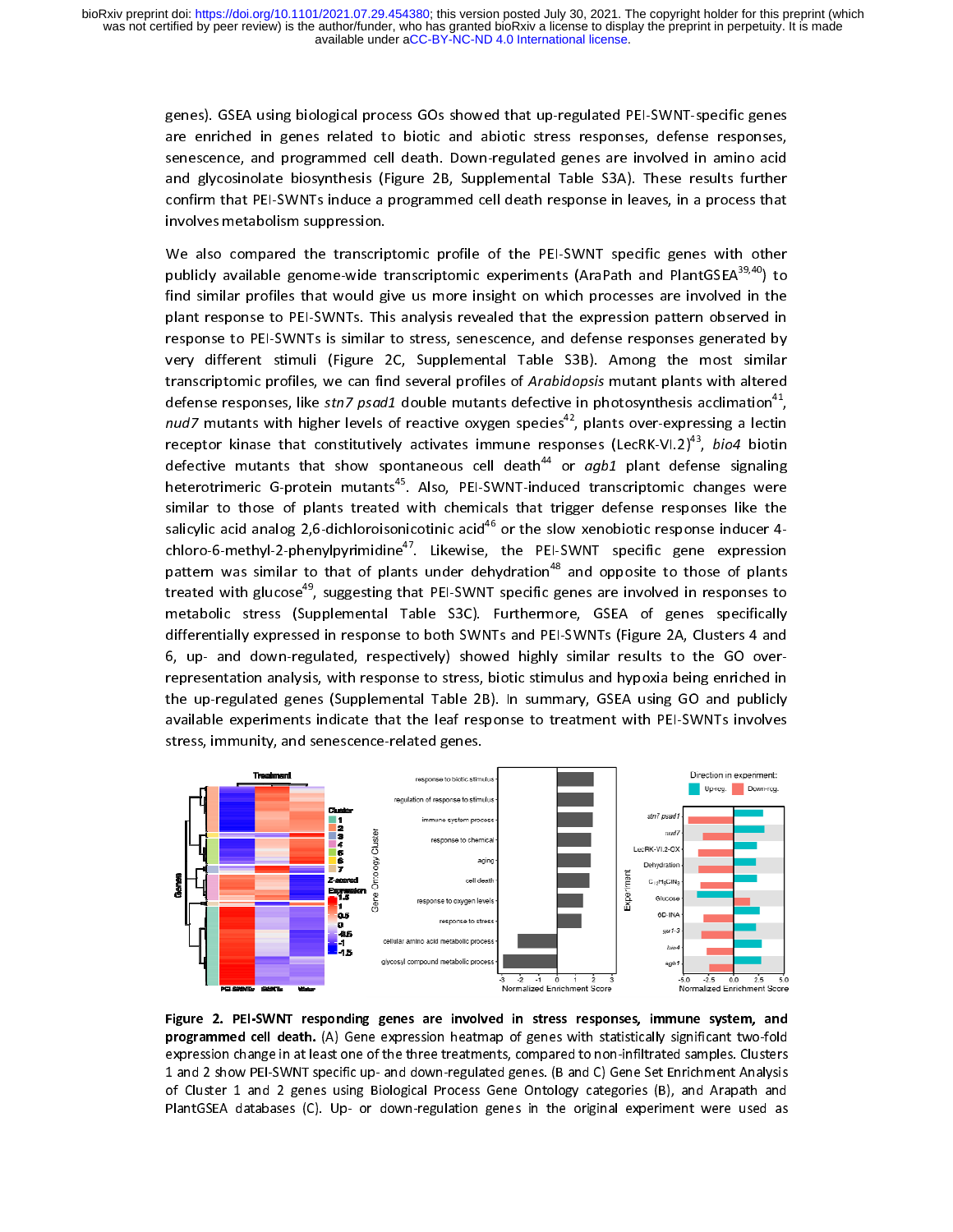independent gene sets to calculate their normalized enriched score. Details corresponding to each experiment can be found in Supplemental Table S3C.

Finally, we also compared the PEI-SWNT response to profiles of Agro-infiltrated Arabidopsis plants, the most widely used technique for transient gene expression in plants<sup>50</sup>. We observed a weak but statistically signific a weak but statistically significant enrichment of genes that are up-regulated at 24h and 48h in a weak but statistically significant environment of genes that are up-regulated Table S3D). Up-<br>regulated PEI-SWNT-responding genes that are also up-regulated in response to<br>Agrobacterium are mainly involved in detoxificat regulated PEI-SWNT-responding genes that are also up-regulated in response to<br>Agrobacterium are mainly involved in detoxification and senescence (e.g., *PCR2*, involved in<br>Zinc detoxification; and *FRK1*, Flagellin/Senesce Agrobacterium are mainly involved in detoxification and senescence (e.g., PCR2, involved in Zinc detoxification; and FRK1, Flagellin/Senescence induced receptor-like kinase1). Conversely, Agrobacterium are mainly involved in detoxineation and senescence (e.g., Pen2, involved in<br>Zinc detoxification; and *FRK1*, Flagellin/Senescence induced receptor-like kinase1). Conversely,<br>we did not detect an enrichment o Zinc detoxincation; and FRK1, Flagellin; Senescence induced receptor-like kinase1). Conversely,<br>we did not detect an enrichment of agrobacterium down-regulated genes in PEI-SWNT down-<br>regulated genes. Our comparison sugges only partially similar to Agrobacterium response.<br>PEI is the main cause of toxicity in functionalized PEI-SWNTs

# we did not detect an enrichment of agrobacterium down-regulated genes in PEI-SWNT down-regulated genes in PEIonly partially similar to Agrobacterium response.<br>PEI is the main cause of toxicity in functionalized<br>Our results thus far highlight the importance of PEI is the main cause of toxicity in functionalized PEI-SWNTs

Our results thus far highlight the importance of nanoparticle surface chemistry on inducing differential gene expression patterns in nanoparticle-treated leaves. Specifically, as we observed that PEI-SWNT treatments elicit observed that PEI-SWNT treatments elicited a much larger transcriptional reprogramming than<br>SWNT treatments, we hypothesized that this difference could be caused by the surface-<br>functionalization of SWNTs with PEI. To bett SWNT treatments, we hypothesized that this difference could be caused by the surface-<br>functionalization of SWNTs with PEI. To better characterize the plant response to PEI-SWNTs,<br>we conducted a more detailed experiment in PEI-SWNTs into Arabidopsis leaves. We selected three PEI-SWNT specific genes with large we conducted a more detailed experiment in which we infiltrated increasing concentrations of<br>PEI-SWNTs into *Arabidopsis* leaves. We selected three PEI-SWNT specific genes with large<br>expression changes from the up-regulate PEI-SWNTs into *Arabidopsis* leaves. We selected three PEI-SWNT specific genes with large<br>expression changes from the up-regulated Cluster 1 (PR1, CHX17 and PAD3) and the down-<br>regulated Cluster 2 (AGP41, At3g54830 and NAI PEI-SWINTS filto Arabidopsis Teaves. We selected three PEI-SWINT specific genes with large<br>expression changes from the up-regulated Cluster 1 (*PR1, CHX17* and *PAD3*) and the down-<br>regulated Cluster 2 (*AGP41, At3g54830* expression changes from the up-regulated cluster 1 (PA1, CHX17 and PAD3) and the down-<br>regulated Cluster 2 (AGP41, At3g54830 and NAI2), and used these genes as molecular markers<br>3A). Leaves of plants treated with high conc to probe the PEI-SWNT concentration-dependent response 48 hours post-infiltration (Figure 3A). Leaves of plants treated with high concentrations of PEI-SWNTs (25 and 50 mg/L) showed some visible damage, especially around t 3A). Leaves of plants treated with high concentrations of PEI-SWNTs (25 and 50 mg/L) showed<br>some visible damage, especially around the infiltration area, indicating that higher PEI-SWNT<br>concentrations are more toxic to the 3A). Leaves of plants a succession some visible damage, especially around the infiltration area, indicating that higher PEI-SWNT concentrations are more toxic to the plant (Figure 3B). We next measured mRNA expression leve some visible damage visible damagement oncentrations are more toxic to the plant (Figure 3B). We next measured mRNA expression<br>levels of the six marker genes by RT-qPCR in these samples and observed a clear correlation of<br> concentrations are more towic to the plant (Figure 2B). We next measured minion expression<br>levels of the six marker genes by RT-qPCR in these samples and observed a clear correlation of<br>their expression proportional to PEI their expression proportional to PEI-SWNT concentration. Expression of Cluster 1 genes<br>increased with PEI-SWNTs concentration, while expression of Cluster 2 genes decreased<br>(Figure 3C). PEI-SWNTs were loaded with plasmid D increased with PEI-SWNTs concentration, while expression of Cluster 2 genes decreased<br>(Figure 3C). PEI-SWNTs were loaded with plasmid DNA, but the exogenous DNA does not seem<br>to be the cause of toxicity as leaves infiltrat increased with PEI-SWNTs were loaded with plasmid DNA, but the exogenous DNA does not seem<br>to be the cause of toxicity as leaves infiltrated with no-DNA PEI-SWNTs showed very similar<br>gene expression to plants infiltrated w (Figure 3C). PEI-STATE 2C). PEI-STATE 2CHE EXONOMIC 2CHE EXONOMIC DETERMINE SHOWED VERTIGET AS the cause of toxicity as leaves infiltrated with DNA loaded PEI-SWNTs (Figure 3C). Importantly, COOH-SWNTs, the starting materi gene expression to plants infiltrated with DNA loaded PEI-SWNTs (Figure 3C). Importantly,<br>COOH-SWNTs, the starting material used for PEI-SWNT functionalization, did not cause any<br>significant change in gene expression even gene expression to planting material used for PEI-SWNT functionalization, didnot cause any<br>significant change in gene expression even when infiltrated at very high (50 mg/L)<br>concentrations (Figure 3C). These results clearl Significant change in gene expression even when infiltrated at very high (50 mg/L)<br>concentrations (Figure 3C). These results clearly indicate that PEI is the main causative factor<br>of gene expression changes in plants expos significant change in gene expression change in general when infinite at very high (50 mg/L)<br>concentrations (Figure 3C). These results clearly indicate that PEI is the main causative factor<br>of gene expression changes in pl of gene expression changes in plants exposed to PEI-SWNTs. of gene expression changes in plants exposed to PEI-SWNTs.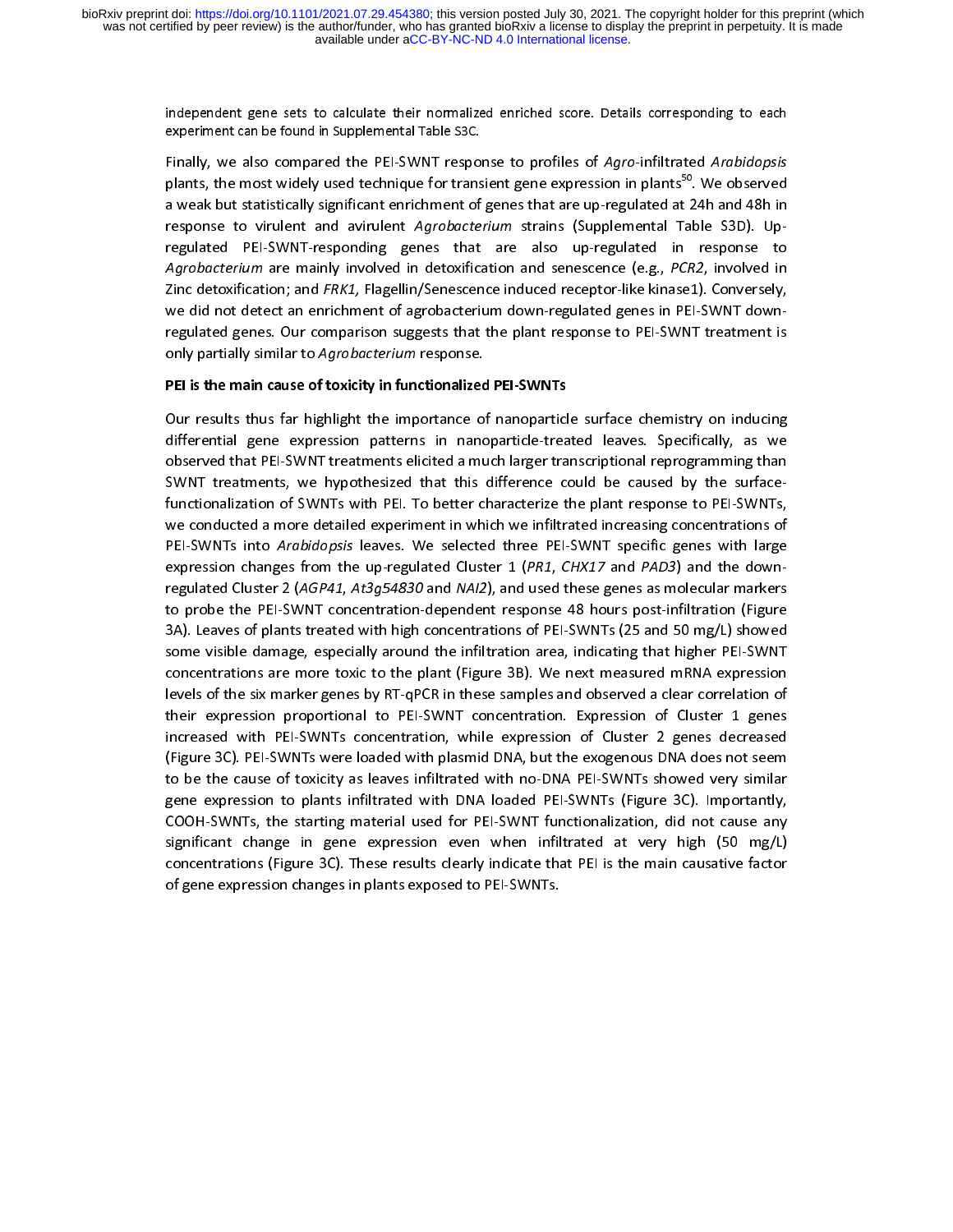

Figure 3. Persistent PEI-SWNT specific response leads to leaf damage<br>Clusters 1 and 2. Each dot represents a biological replicate (n = 5). (B) *Arabidopsis* leaves 48 hours post<br>infiltration with COOH-SWNTs and various con Einstitution with COOH-SWNTs and various concentrations of PEI-SWNTs. (C) mRNA levels of the selected<br>infiltration with COOH-SWNTs and various concentrations of PEI-SWNTs. (C) mRNA levels of the selected<br>genes measured by genes measured by RT-qPCR in leaves of plants infiltrated as in (B). The lower and upper hinges of the boxplot correspond to the first and third quartiles, the upper and lower whiskers correspond to the largest value no fu boxplot correspond to the first and third quartiles, the upper and lower whiskers correspond to the largest value no further than 1.5 times the inter-quartile range. Statistical significance was determined by one-way ANOVA

### Persistent PEI-SWNT specific response leads to leaf damage

boxplot correspond to the first and the first and the first and the first statistical significance was determined<br>by one-way ANOVA with post-hoc Tukey HSD test. Letters denote significant differences among means<br>(n = 3).<br> by one-way ANOVA with post-hoc Tukey HSD test. Letters denote significant differences among means<br>
(n = 3).<br> **Persistent PEI-SWNT specific response leads to leaf damage**<br>
In our initial experiments, we studied the response (n = 3).<br>
Persistent PEI-SWNT specific response leads to leaf damage<br>
In our initial experiments, we studied the response to PEI-SWNTs at relatively short times after<br>
infiltration (48 hours). To gain better insight into (n = 3).<br>Persist<br>In our l<br>infiltrat<br>equiva<br>equiva<br>Concen<br>Again, In our initial experiments, we studied the response to PEI-SWNTs at relatively short times after<br>
infiltration (48 hours). To gain better insight into the long-term effects of PEI-SWNTs infiltration, we performed a time course experiment where we infiltrated low (1 mg/L,<br>equivalent to the dose used in standard delivery experiments) and high (50 mg/L) equivalent to the dose used in standard delivery experiments) and high (50 mg/L)<br>concentrations of PEI-SWNTs, and collected samples 2-, 4-, 6- and 8-days post infiltration (dpi). equivalent to the dose used in standard delivery empericing, and high (50 mg/L)<br>concentrations of PEI-SWNTs, and collected samples 2-, 4-, 6- and 8-days post infiltration (dpi).<br>Again, we detected some leaf damage in 50 mg Again, we detected some leaf damage in 50 mg/L infiltrated samples by the 2-dpi time point. This damage increased as time advanced, with slight leaf chlorosis and evident cell death around the infiltration area at the later time points, indicative of a strong stress response (Figure 4A). These symptoms were not apparent in 1 mg/L PEI-SWNT infiltrated leaves, suggesting that low PEI concentrations do not elicit this toxic response over time. We<br>measured expression levels of the 6 marker genes by RT-qPCR at each time-point. The suggesting that low PEI concentrations do not extracted that the point. The<br>measured expression levels of the 6 marker genes by RT-qPCR at each time-point. The<br>measured expression patterns were consistent with our previous measured expression patterns were consistent with our previous results at 2-dpi, whereby 50<br>mg/L PEI-SWNTs induced larger expression changes than 1 mg/L PEI-SWNTs. Expression of upmg/L PEI-SWNTs induced larger expression changes than 1 mg/L PEI-SWNTs. Expression of up-<br>regulated genes (*PR1*, *CHX17* and *PAD3*) decreased over time for both treatments, with 50 mg/L samples always showing higher levels than 1 mg/L. At 6-dpi, expression levels of these regulated genes (PR1, CHX17 and PAD3) decreased over time for both treatments, with 50<br>mg/L samples always showing higher levels than 1 mg/L. At 6-dpi, expression levels of these<br>genes in 1 mg/L samples returned to values mg/complests all than 1 mg/L samples returned to values close to basal levels (non-infiltrated samples) genes in 2 mg/2 samples returned to value close to basil levels ( non-infiltrated samples).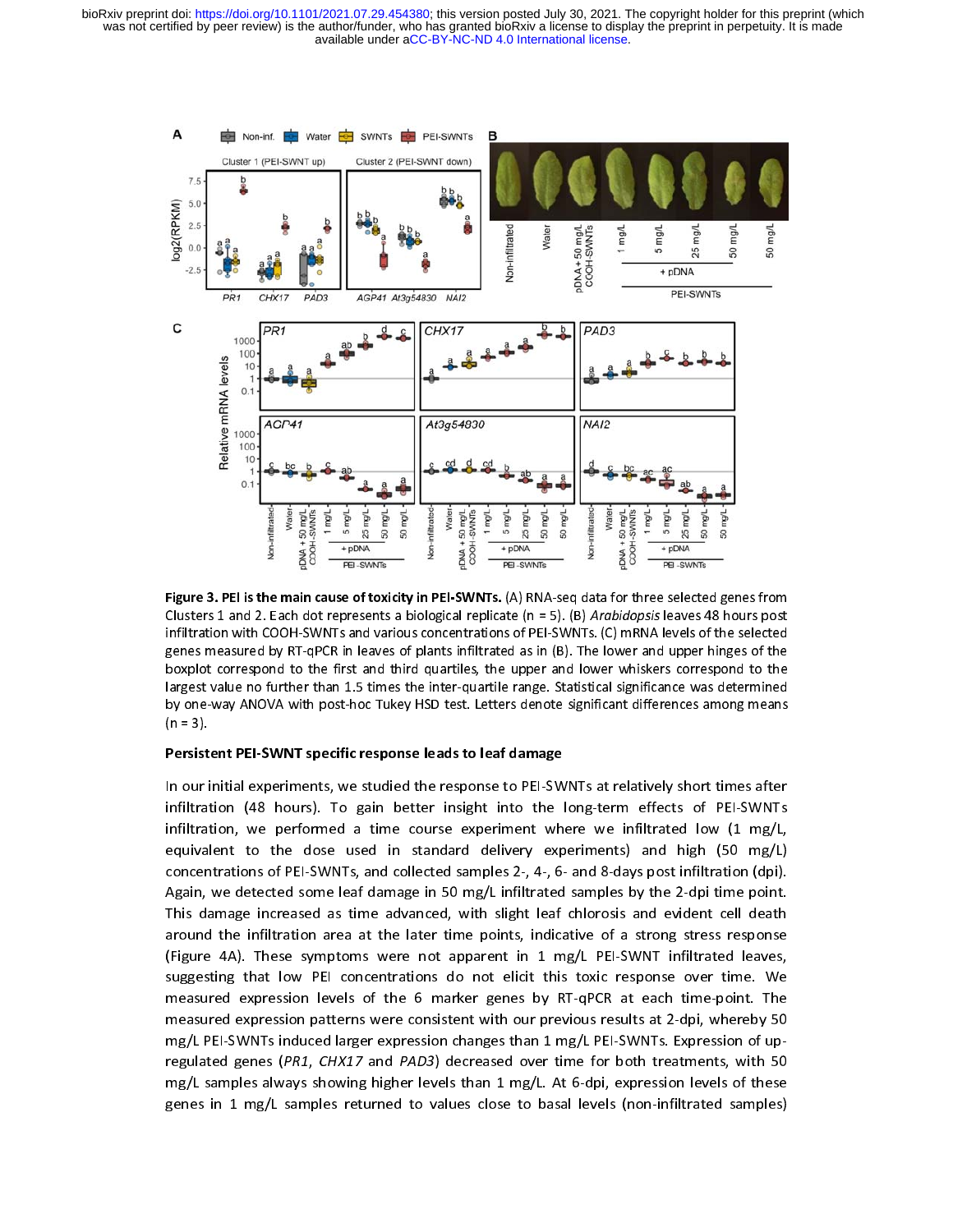> indicating that the response to low concentration of PEI-SWNTs had subsided. Conversely, even at 8-dpi, expression in 50 mg/L samples was still higher than non-infiltrated samples. RT-<br>qPCR analysis of down-regulated genes qrek analysis of down-regulated genes (AGP41, At3g54830 and NAI2) showed similar trends,<br>albeit with a more variable expression pattern at later timepoints. AGP41 showed a stable<br>pattern, with greater downregulation in 50 albeit with a more variable expression pattern at later timepoints. AGP41 showed a stable<br>pattern, with greater downregulation in 50 mg/L samples than in 1 mg/L samples at every time<br>point, recovering to basal levels in 1m paint, recovering to basal levels in 1mg/L samples at 8-dpi. Meanwhile, At3g54830 and NAI2<br>were down-regulated at 2-dpi, up-regulated at 4-dpi in 50 mg/L samples, and down-regulated point, recovering to basal levels in 1mg/L samples at 8 dpl. Meanwhile, At3g54830 and NAI2<br>were down-regulated at 2-dpi, up-regulated at 4-dpi in 50 mg/L samples, and down-regulated<br>again at later time points. Their expres were down-regulated at 2-dpi, up-regulated at 1-dpi in 20 mg/L samples decreased at 4-dpi and<br>again at later time points. Their expression in 1 mg/L samples decreased at 4-dpi and<br>recovered to basal levels at 6- and 8-dpi recovered to basal levels at 6- and 8-dpi (Figure 4B). These results suggest that a prolonged activation of PEI-SWNT specific genes generates a more severe and irreversible programmed<br>cell death response. activation of PEI-SWNT specific generates a more severe and interesting programmed<br>cell death response.



Figure 4. Persistent PEP-SWNTs concentrations. Images taken two, four, six and eight dpi. (B)<br>ImRNA levels of selected marker genes at different time points after infiltration. mRNA levels are<br>normalized to non-infiltrated mRNA levels of selected marker genes at different time points after infiltration. mRNA levels are<br>normalized to non-infiltrated samples at the corresponding time point (represented by a grey line). Each<br>colored line repres

mormalized to non-infiltrated samples at the corresponding time point (represented by a grey line). Each<br>colored line represents the average mRNA levels at each time point and the faded band represents a<br>95% confidence int normalized to non-infiltrated to non-infiltrated samples at each time point and the faded band represents a<br>
95% confidence interval (n =3).<br> **Identification of biocompatible functionalized SWNTs**<br>
Our results demonstrate 95% confidence interval (n =3).<br> **Identification of biocompatible functionalized SWNTs**<br>
Our results demonstrate that toxicity generated by PEI in PEI-SWNTs can become a limiting<br>
factor when high concentrations of PEI-SW Montification of biocompatical<br>Pour results demonstrate that<br>factor when high concentrate<br>delivery. To find more bioc<br>leaves with several PEI polyn<br>and DNA binding capabilities<br>linear PEI (800 Da; L-PEI 800 Identification of biocompatible functionalized SWNTs<br>Our results demonstrate that toxicity generated by PEI in PEI-SWNTs can become a limiting factor when high concentrations of PEI-SWNTs are required to ensure efficient biomolecule<br>delivery. To find more biocompatible SWNT surface chemistries we infiltrated Arabidopsis leaves with several PEI polymer variants covalently bound to SWNTs with similar zeta potential delivery. To find more biocompatible SWNT surface chemistries we infiltrated Arabidopsis<br>leaves with several PEI polymer variants covalently bound to SWNTs with similar zeta potential<br>and DNA binding capabilities to PEI -S leaves with several PEP, with seminite WITs<sup>51</sup>. We infiltrated 50mg/L of low molecular weight<br>and DNA binding capabilities to PEI -SWNTs<sup>51</sup>. We infiltrated 50mg/L of low molecular weight<br>linear PEI (800 Da; L-PEI 800), h linear PEI (800 Da; L-PEI 800), hydrophobically modified branched PEI (25-30 kDa; H-PEI) and high molecular weight branched PEI (750 kDa; PEI 750k). We included unfunctionalized COOH-<br>SWNTs and branched PEI-SWNTs (25 kDa; PEI) as negative and positive toxicity controls, respectively (Figure 5A). We measured mRNA levels of the 6 toxicity marker genes and found of the Spectively (Figure 5A). We measured mRNA levels of the 6 toxicity marker genes and found<br>That L-PEI-800 showed an expression pattern very similar to COOH-SWNTs (Figure 5B), respectively (Figure 1 of the 6 tons of the 1-1 the figure 5-<br>Indicating that SWNTs functionalized with this polymer are more biocompatible than PEIindicating that SWNTs functionalized with this polymer are more biocompatible than PEI-<br>SWNTs. H-PEI showed a similar pattern to PEI, while PEI 750k showed a lower degree of indicating that  $S_{\rm N}$  functionalized with the more biocompatible than  $P_{\rm N}$  functionalized with than  $P_{\rm N}$ SWATS. H-PEI showed a similar pattern to PEI, while PEI 750k showed a lower degree of<br>toxicity.  $\frac{1}{\sqrt{2}}$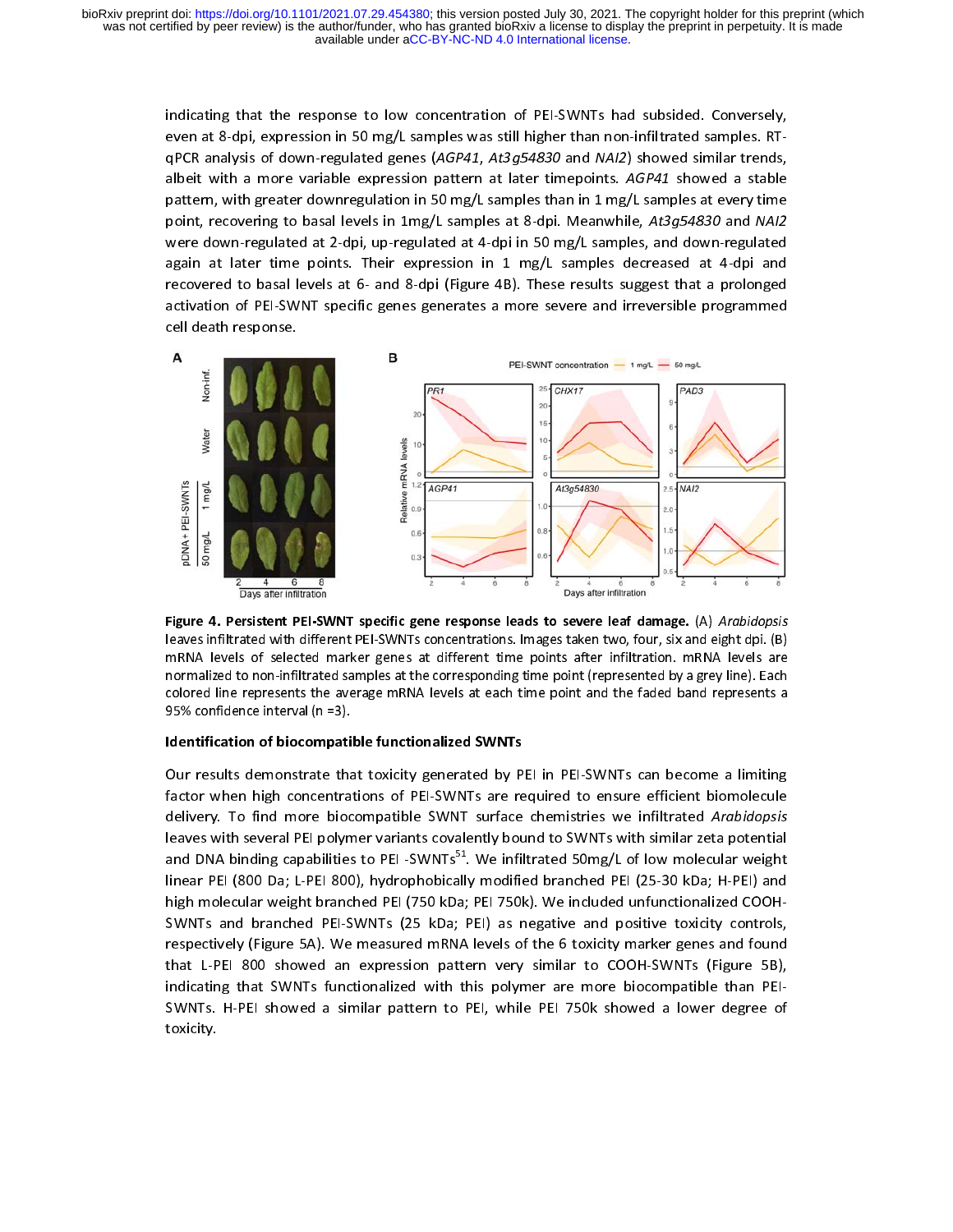

Figure 5. Low molecular weight linear PEI functionalized SWNTs are more biocompatible than PEI-<br>SWNTs. (A) *Arabidopsis* leaves infiltrated with COOH-SWNTs and SWNTs functionalized with different SWNTS. (A) Arabidopsis leaves infiltrated with COOH-SWNTs and SWWTs rancelonalized with different polymers. (B) mRNA levels of the selected marker genes measured by RT-qPCR in leaves of plants infiltrated as in (A). (C) *N* infiltrated as in (A). (C) *Nicotiana benthamiana* leaves infiltrated with the same SWNT preparation as in (A). (C) *Nicotiana benthamiana* leaves infiltrated with the same SWNT preparation as in (A). (D) mRNA levels of infinited as in (A). (C) Micotiana benthaminan leaves infiltrated with the same SWWT preparation as in<br>(A). (D) mRNA levels of *Nicotiana PR1* and *AGP41* ortholog genes measured by RT-qPCR. Leaf images<br>taken two days aft (A). (D) mRNA levels of Nicotiana PR1 and AGP41 ortholog genes measured by RT-qPCR. Lear images<br>taken two days after infiltration. mRNA levels are normalized to COOH-SWNTs. The lower and upper<br>hinges of the boxplot corresp

hinges of the boxplot correspond to the first and third quartiles, the upper and lower whiskers correspond to the largest value no further than 1.5 times the inter-quartile range. Statistical significance was determined b correspond to the largest value no further than 1.5 times the inter-quartile range. Statistical significance<br>was determined by a one-way ANOVA with post-hoc Tukey HSD test. Letters denote significant<br>differences among mean was determined by a one-way ANOVA with post-hoc Tukey HSD test. Letters denote significant<br>differences among means (n = 3 for *Arabidopsis* and n = 4 for *Nicotiana*).<br>Lastly, to probe whether our biocompatibility results differences among means (n = 3 for *Arabidopsis* and n = 4 for *Nicotiana*).<br>Lastly, to probe whether our biocompatibility results from *Arabidopsis* would be applicable to<br>other plant species, we tested the response of Lastly, to probe whether our biocompatibility results from *Arabido* other plant species, we tested the response of *Nicotiana bentham Nicotiana* is another model plant species that was used to deverthingue<sup>32</sup>, and is a Lastly, to probe whether our biocompatibility results from Arabidopsis would be applicable to<br>other plant species, we tested the response of Nicotiana benthamiana to our polymer-SWNTs.<br>Nicotiana is another model plant spec other plant species, we tested the response of Micotiana benthamiana to our polymer-SWNTs.<br>Nicotiana is another model plant species that was used to develop the PEI-SWNT delivery<br>technique<sup>32</sup>, and is an extremophile<sup>52</sup> t Nicotiana is another model plant species that was used to develop the PEI-SWNT delivery<br>technique<sup>32</sup>, and is an extremophile<sup>52</sup> that tolerates abiotic stresses better than *Arabidopsis.*<br>We identified the *Nicotiana* or We identified the Nicotiana orthologs of Arabidopsis PR1 and AGP41 (PR1A and NbAGP41) and used them as molecular markers of toxicity. With the same panel of polymer-SWNTs, we<br>measured their mRNA levels 2-dpi. We only observed slight chlorosis in PEI-SWNT infiltrated measured their mRNA levels 2-dpi. We only observed slight chlorosis in PEI-SWNT infiltrated<br>Samples (Figure 5C). As in *Arabidopsis,* L-PEI 800-SWNTs showed an expression pattern very measured their manimers is a dipiritie 2-dpi. We only only only only only the served similarities.<br>Samples (Figure 5C). As in *Arabidopsis*, L-PEI 800-SWNTs showed an expression pattern very<br>similar to that of COOH-SWNTs, samples (Figure 5C). As in Arabidopsis, L-PEI 800-SWNTs showed an expression pattern very<br>similar to that of COOH-SWNTs, indicating that this polymer also does not elicit a further stress<br>response in *Nicotiana* (Figure 5D response in *Nicotiana* (Figure 5D). Surprisingly, *PR1A* levels after H-PEI- and PEI 750k-SWNTs<br>infiltration were the opposite of what we observed in *Arabidopsis*: H-PEI-SWNTs seemed to be response in *Nicotiana* (Figure 5D). Surprisingly, PAIA levels after H-PEI- and PEI 750k-SWNTs<br>infiltration were the opposite of what we observed in *Arabidopsis*: H-PEI-SWNTs seemed to be<br>well tolerated in *Nicotiana*, wh infiltration were the opposite of what we observed in Arabidopsis: H-PEI-SWNTs seemed to be<br>well tolerated in *Nicotiana*, while PEI 750k-SWNTs induced a similar response to PEI-SWNTs.<br>These results suggest that there migh Well tolerated in *Nicotiana*, while PEI 750k-SWNTs induced a similar response to PEI-SWNTs.<br>These results suggest that there might exist species-specific responses to different SWNT<br>formulations, highlighting the importan The results suggest that the importance of adapting SWNTs functionalization to the species<br>- Specing targeted to maximize biocompatibility. We propose that the data obtained in our RNA being targeted to maximize biocompatibility. We propose that the data obtained in our RNA-<br>seg experiment can be used as a starting point for the identification of molecular markers that exq inperturent can be used to securing point of the identification of molecular markers that<br>guide generation of nanoparticle-based biotechnologies with enhanced biocompatibility in<br>plants. guide generation of nanoparticle-based biotechnologies with enhanced biocompatibility in<br>plants. plants.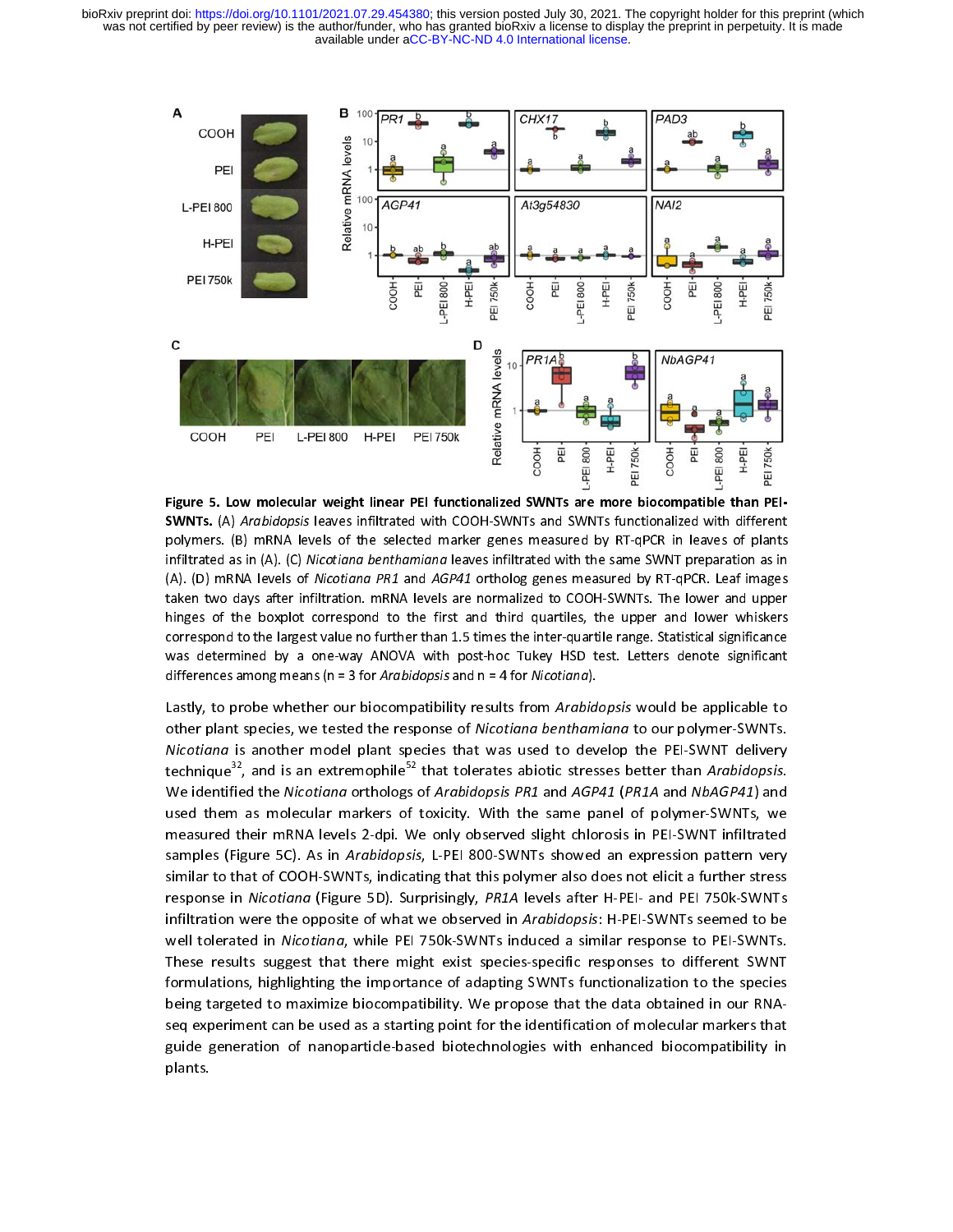# l<br>E Discussion

that emerged as a promising technology to monitor plant health<sup>26,28</sup>, enable precise gene<br>downregulation (siRNA delivery<sup>30,33</sup>) and transient gene expression (plasmid DNA delivery by<br>PEI-functionalized nanomaterials<sup>32,</sup> PEI-functionalized nanomaterials<sup>32,34</sup>). One main advantage of nanoparticle-based biomolecule<br>delivery is that the mechanism by which these nanomaterials penetrate the cells is speciesindependent<sup>53</sup>, and thus, they can be used in plant species recalcitrant to current delivery<br>methods. Present knowledge on plant-nanomaterial interactions focuses mainly on nanomaterials applied to soil or plant growth medium<sup>1,54</sup>. Understanding the mechanistic basis independent<sup>33</sup>, and thus, they can be used in plant species recalcitrant to current delivery<br>methods. Present knowledge on plant-nanomaterial interactions focuses mainly on<br>nanomaterials applied to soil or plant growth me methods. Present interactions in plant-nanomaterial interactions for anomaterials applied to soil or plant growth medium<sup>1,54</sup>. Understanding the mechanistic basis of how plants react to nanomaterials such as PEI-SWNTs onc of how plants react to nanomaterials such as PEI-SWNTs once they are inside the cell and identifying the key components of nanoparticles that generate bioincompatible outcomes is crucial to inform rational improvement of t identifying the key components of nanoparticles that generate bioincompatible outcomes is crucial to inform rational improvement of these new technologies.<br>In this work we implement high-throughput sequencing to provide evidence that the

crucial to informulation<br>In this work we implement high-throughput sequencing to positional infiltration of SWNTs produces a stress response in plants related infiltration of SWNTs produces a stress response in plants related to hypoxia, immune system<br>activation, and senescence. This reaction is very similar to the response to the infiltration<br>process itself and is well-tolerate activation, and senescence. This reaction is very similar to the response to the infiltration process itself and is well-tolerated by the endogenous detoxifying mechanisms of the plant. Previous studies in which much highe process itself and is well-tolerated by the endogenous detoxifying mechanisms of the plant.<br>Previous studies in which much higher SWNT concentrations were infiltrated into Arabidopsis<br>leaves (250 mg/L, five-fold the highes previous studies in which much higher SWNT concentrations were infiltrated into *Arabidopsis*<br>leaves (250 mg/L, five-fold the highest concentration used in our study) did not detect any<br>macroscopic change either, suggestin Previous studies in which much higher SWNT concentrations were inhitrated into Arabidopsis<br>leaves (250 mg/L, five-fold the highest concentration used in our study) did not detect any<br>macroscopic change either, suggesting t macroscopic change either, suggesting that SWNTs can be well tolerated by plants<sup>15</sup>. Even at these high concentrations, transient activation of reactive oxygen scavenging mechanisms seem to be sufficient to eliminate any

seem to be sufficient to eliminate any temporal toxic effects caused by nanomaterials<sup>15</sup>.<br>However, these stress responses are greatly exacerbated by the presence of PEI in<br>functionalized SWNTs, the main cause of toxicity functionalized SWNTs, the main cause of toxicity when high concentrations of PEI-SWNTs are infiltrated. To our knowledge, no PEI toxicity studies have been reported in plants. We observed that PEI-SWNT specific responses are concentration-dependent and when sustained<br>over time, lead to visible tissue damage in tissues exposed to a high concentration of PEI-<br>SWNTs. PEI exerts a wider transcriptional over time, lead to visible tissue damage in tissues exposed to a high concentration of PEI-<br>SWNTs. PEI exerts a wider transcriptional reprogramming that leads to metabolism<br>suppression and programmed cell death in the infi partially similar to those elicited by other commonly used nucleic acid delivery techniques, Suppression and programmed cell death in the infiltrated areas. These responses are only<br>partially similar to those elicited by other commonly used nucleic acid delivery techniques,<br>such as agroinfiltration<sup>50</sup>, indicating partially similar to those elicited by other commonly used nucleic acid delivery techniques,<br>such as agroinfiltration<sup>50</sup>, indicating that these are specific to nanomaterial functionalization.<br>Most importantly, these resul partial as agroinfiltration<sup>50</sup>, indicating that these are specific to nanomaterial functionalization.<br>Most importantly, these results highlight that nanoparticle surface chemistry, moreso than the<br>nanoparticle itself, can such as agroinfiltration<sup>50</sup>, indicating that these are specific to nanomaterial functionalization.<br>Most importantly, these results highlight that nanoparticle surface chemistry, moreso than the<br>nanoparticle itself, can dr Most importantly, interacting manufacture in the protect chemistry, interact that interaction<br>higher than the biocompatibility or lack thereof of SWNT-based plant<br>biotechnologies, a finding that may be extendible to other biotechnologies, a finding that may be extendible to other nanoparticle types.<br>Generally, nanoparticle-mediated biomolecule delivery is less efficient than conventional biotic

biotechnologies, a finality of extending the extendible to other name protects of per-<br>Generally, nanoparticle-mediated biomolecule delivery is less efficient than co<br>delivery methods such as Agro-infiltration. Our results Gelivery methods such as Agro-infiltration. Our results highlight that this lower efficiency<br>cannot be overcome by simply increasing the amount of delivered PEI functionalized<br>nanoparticles, as they show toxic effects when cannot be overcome by simply increasing the amount of delivered PEI functionalized<br>nanoparticles, as they show toxic effects when plants are treated with high concentrations.<br>Thus, to identify more biocompatible SWNT prepa cannot be overcome by simply increasing the amount of dentition of the concentrations.<br>Thus, to identify more biocompatible SWNT preparations, we measured the response of<br>marker genes identified in our transcriptomic analy Thus, to identify more biocompatible SWNT preparations, we measured the response of marker genes identified in our transcriptomic analysis to SWNTs functionalized with a panel of cationic polymers. We observed that in *Ara* marker genes identified in our transcriptomic analysis to SWNTs functionalized with a panel of<br>cationic polymers. We observed that in Arabidopsis, low molecular weight linear PEI resulted<br>in a lower toxicity response, sugg cationic polymers. We observed that in Arabidopsis, low molecular weight linear PEI resulted in a lower toxicity response, suggesting this functionalization as a viable alternative to the currently used PEI. It is interesting that the low stress response to L-PEI 800 observed in Arabidopsis is conserved in Nicotia currently used PEI. It is interesting that the low stress response to L-PEI 800 observed in Arabidopsis is conserved in *Nicotiana*, suggesting that this polymer's uniquely small size and<br>lower amine density plays a key role in not triggering stress response pathways across plant Arabidopsis is conserved in Micotiana, suggesting that this polymer's uniquely small size and<br>lower amine density plays a key role in not triggering stress response pathways across plant lower amine density plays a key role in not triggering stress response pathways across plant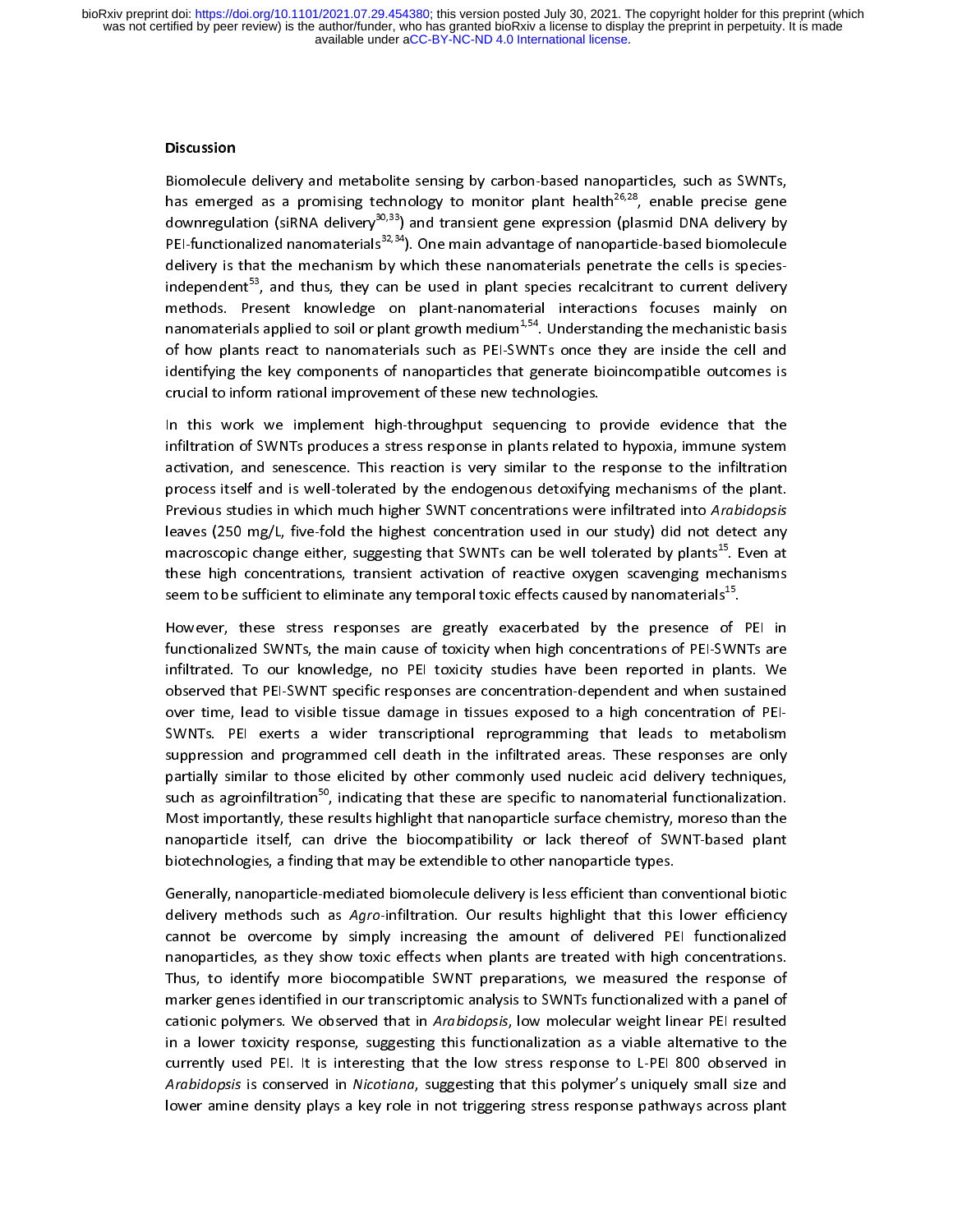> Species. Similarly, the response to PEI-750k is conserved across both species test for the counterintuitively, we attribute the relatively low toxicity of this polymer to its large size, which may limit its ability to inte Contribute the relatively of the relatively low to the polymer to the relatively vari-<br>Which may limit its ability to internalize in cells. Separately, the species-specific response to H-<br>PEI supports the importance of hyd attributed to alternate mechanisms for managing hydrophobic substances or a response cellular components. We hypothesize that the lack of response in *Nicotiana* could be attributed to alternate mechanisms for managing hydrophobic substances or a response through a different pathway that does not involve t other biomolecules can adsorb to nanomaterials forming a bio-corona<sup>56–58</sup>, and its composition can change depending on the nanomaterial<sup>59</sup> and its functionalization<sup>60</sup>. Currently, studies of other biomolecules can adsorb to nanomaterials forming a bio-corona<sup>56–58</sup>, and its composition<br>can change depending on the nanomaterial<sup>59</sup> and its functionalization<sup>60</sup>. Currently, studies of<br>nanomaterial-corona formatio other biomolecules can adsorb to nanomaterials forming a bio-corona<sup>2013</sup>, and its composition<br>can change depending on the nanomaterial<sup>59</sup> and its functionalization<sup>60</sup>. Currently, studies of<br>nanomaterial-corona formation can change depending on the nanomaterial<sup>39</sup> and its functionalization<sup>86</sup>. Currently, studies of<br>nanomaterial-corona formation in plants are scarce<sup>61–63</sup>. Species-specific bio-corona formation<br>could account for the diffe could account for the difference in stress response we observed, and further highlights the need for more studies using different nanomaterials and plant species to inform tailored nanomaterial functionalization. need for more studies using different nanomaterials and plant species to inform tailored nanomaterial functionalization.<br>Interestingly, when these stress responses were activated at lower levels by low

> nanomaterial functionalization.<br>Interestingly, when these st<br>concentrations of PEI-SWNTs, th concentrations of PEI-SWNTs, they were well tolerated by plants after several days. It remains<br>to be studied if this temporal response could prime plants to better resist later biotic or abiotic<br>stresses. Indeed, the obser to be studied if this temporal response could prime plants to better resist later biotic or abiotic<br>stresses. Indeed, the observed PEI-SWNT response is similar to the one elicited by defense-<br>priming agrichemicals used to the studied interesting temporal principality prime is similar to the one elicited by defense-<br>priming agrichemicals used to confer long-lasting resistance to biotic<sup>46</sup> and abiotic stresses<sup>47</sup>.<br>This opens the possibility In fact, silica nanoparticles have recently been shown to enhance disease resistance through priming agrichemicals used to confer long-lasting resistance to biotic<sup>-</sup> and abiotic stresses<sup>-</sup>'.<br>This opens the possibility of using low PEI-SWNT concentrations as stress-priming treatments.<br>In fact, silica nanoparticle In fact, silica nanoparticles have recently been shown to enhance disease resistance through<br>salicylic acid-mediated systemic acquired resistance<sup>64</sup>. Further work studying these and longer-<br>term effects of PEI-SWNTs on pl In fact, since nanoparticle into a courrely statement of the shown to enhance the constants in eagles<br>salicylic acid-mediated systemic acquired resistance  $^{64}$ . Further work studying these and longer-<br>term effects of PEI term effects of PEI-SWNTs on plants are needed to explore this possibility.<br>The framework described in this work (transcriptomic profiling, marker identification and

> The framework described in this work (transcriptomic profiling, marke<br>concentration/time/functionalization-dependent response validation) co The framework described in the framework described in the framework (transcribed in the framework described in<br>Study the plant responses to other agronomically-relevant nanomaterials with promising<br>applications in differen concentration/time/functionalization-dependent response validation, seculi at analyzed to<br>study the plant responses to other agronomically-relevant nanomaterials with promising<br>applications in different plant species. Once study the plant responses to other agronomically relevant nanomicalism in promising<br>applications in different plant species. Once nanomaterial-plant interactions are better<br>characterized, rational design of more biocompati characterized, rational design of more biocompatible functionalized nanomaterials can be achieved for a broad range of plant biotechnology applications.<br>Materials & Methods achieved for a broad range of plant biotechnology applications.

# Materials & Methods<br>Nanomaterial preparation<br>Nanomaterial preparation

# Nanomaterial preparation

ssRNA-adsorbed SWNTs were prepared as described in<sup>30</sup>. Plasmid DNA adsorbed PEI-SWNTs were prepared as described in<sup>29</sup>. Other polymer-SWNTs were prepared as described in<sup>51</sup>.<br>**RNA-seq sample collection and preparation** 

were prepared as described in~. Other polymer-SWNTs were prepared as described in\*\*.<br>**RNA-seq sample collection and preparation**<br>Wild-tvpe Columbia-0 *Arabidopsis thaliana* and wild-tvpe *Nicotiana benthamiana* plants RNA-seq sample concerton and preparation<br>Wild-type Columbia-0 Arabidopsis thaliana a<br>grown in the greenhouse and in a HiPoint 74 wild-type Columbia-0 Arabidopsis thaliand and wha-type Micotiana benthamiana plants were<br>grown in the greenhouse and in a HiPoint 740FHLED growth chamber, respectively, under the<br>following conditions: 24°C high and 21°C lo or a Hipoin in the greenhous: 24°C high and 21°C low, 16 h light and 8 h dark, and 70% average bumidity. Young leaves<sup>65</sup> of 6-week old wild-type Col-0 *Arabidopsis* plants in vegetative stage were selected to be fully in were selected to be fully infiltrated (approx. vol. 40  $\mu$ L) with a 1 mL needleless syringe (BD, cat.<br>no. 14-823-434) loaded with water, COOH-SWNTs (50 mg/L), SWNTs (50 mg/L), PEI-SWNTs (50<br>mg/L) or the panel of polymerwere selected to be fully infiltrated (approx. vol. 40 µL) with a 1 mL needleless syringe (BD, cat.<br>no. 14-823-434) loaded with water, COOH-SWNTs (50 mg/L), SWNTs (50 mg/L), PEI-SWNTs (50<br>mg/L) or the panel of polymer-SWNT matrices the type matrices with water, COOH-SWNTs (50 mg/L). The third and fourth leaves of 4-week-old<br>Nicotiana plants were infiltrated in the same way. Two days after infiltration, five biological<br>replicates containing f mg/L) or the panel of polymer-Survey (19 mg/L). The third and fourth leaves of viewer one<br>Nicotiana plants were infiltrated in the same way. Two days after infiltration, five biological<br>replicates containing four *Arabidop* Nicotiana plants were infiltrated in the same way. Two days after infiltration, five biological<br>replicates containing four *Arabidopsis* leaves of each treatment from different plants and from<br>non-treated plants were colle replicates containing four Arabidopsis leaves of each treatment from unterent plants and from<br>non-treated plants were collected. For *Nicotiana*, a 1 cm by 1 cm infiltrated area was collected<br>for each biological replicate. for each biological replicate. Samples were collected in a 2 mL Eppendorf tube with two 3.2 for each biological replicate. Samples were collected in a 2 mL Eppendorf tube with two 3.2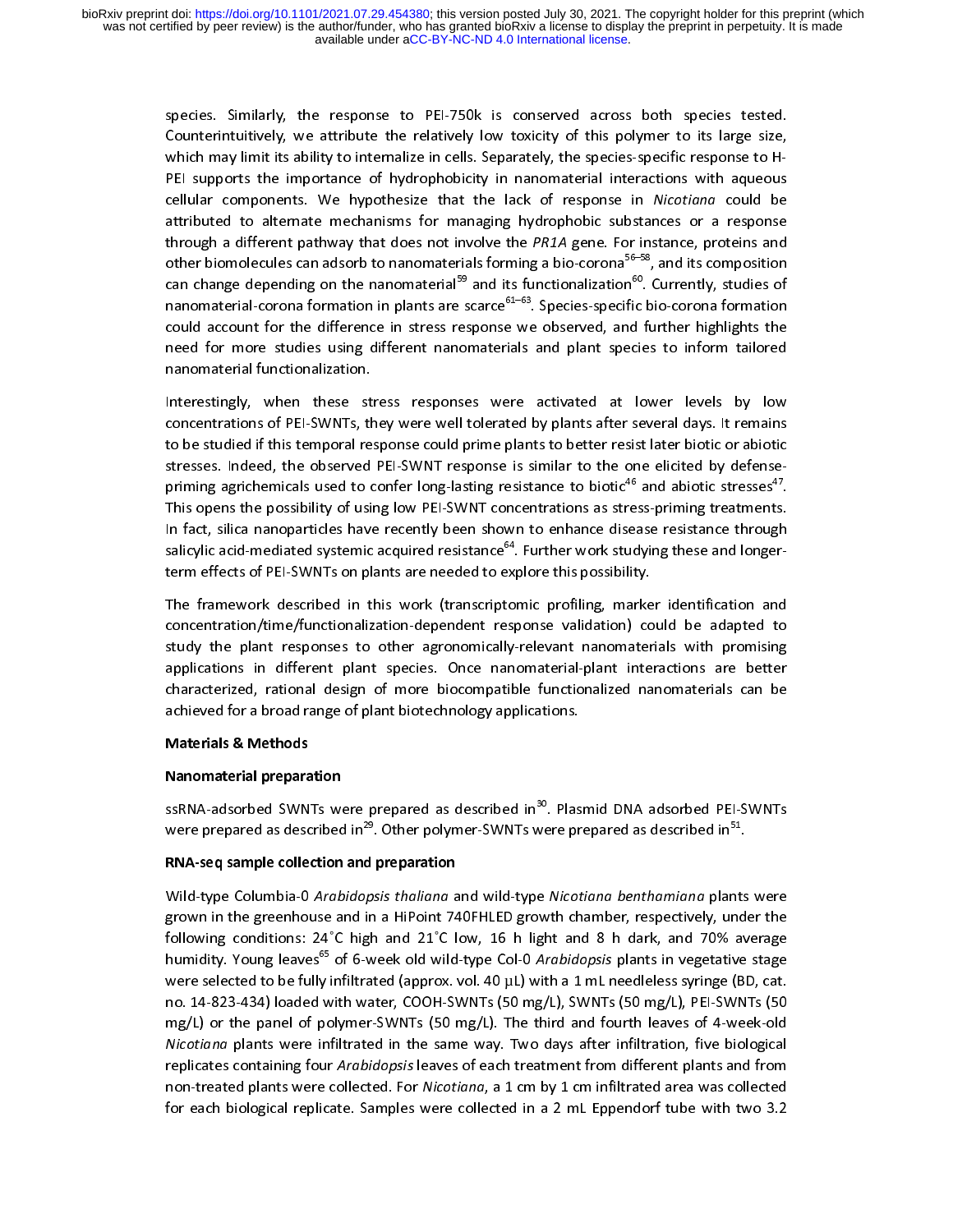mm chrome steel beads (RPI, cat. no. 9840) and flash frozen in liquid  $N_2$  immediately. Frozen samples were ground in a Mini-beadbeater (Biospec Products, cat. no. 3110Bx) tissue homogenizer for 5 seconds at 25 Hz freque

samples were ground in a mini-beadbeater (Bioppec Products) time to be seen the top star.<br>homogenizer for 5 seconds at 25 Hz frequency, twice.<br>RNA was extracted using RNeasy Plant Mini Kit (Qiagen cat. 74904) using RNase-F ر<br>RNA was extracted using RNeasy Plant Mini Kit (Qiag<br>(Qiagen cat 79254) following manufacturer instri (Qiagen cat. 79254) following manufacturer instructions. Total RNA concentration was measured using the Qubit<sup>TM</sup> RNA BR Assay Kit (Thermo Fisher). RNA quality was checked using a 2100 Bioanalyzer with RNA 6000 Nano Kit (Agilent). RNA integrity number (RIN) scores were confirmed to be >8. Libraries were pr a 2100 Bioanalyzer with RNA 6000 Nano Kit (Agilent). RNA integrity number (RIN) scores were confirmed to be >8. Libraries were prepared using Kapa Biosystems library preparation kit with mRNA selection with poly-A magnetic confirmed to be >8. Libraries were prepared using Kapa Biosystems library preparation kit with<br>mRNA selection with poly-A magnetic beads. Libraries were pooled and sequenced on an<br>Illumina NovaSeq S4 flow cell in a NovaSeq mRNA selection with poly-A magnetic beads. Libraries were pooled and sequenced on an<br>Illumina NovaSeq S4 flow cell in a NovaSeq 6000 Platform with 150 paired end reads. On<br>average, 29.5 million reads per sample were obtain Illumina NovaSeq S4 flow cell in a NovaSeq 6000 Platform with 150 paired end reads. On<br>average, 29.5 million reads per sample were obtained. Sequencing data discussed in this<br>publication have been deposited in NCBI's Gene Infinite Termser Cell in a Termser of the Platform with 150 pairce for tends on a<br>average, 29.5 million reads per sample were obtained. Sequencing data discussed in this<br>publication have been deposited in NCBI's Gene Expre average, 2012 million reads per sample were strained. Sequencing and are accessible<br>publication have been deposited in NCBI's Gene Expression Omnibus<sup>66</sup> and are accessible<br>through GEO Series accession number GSE172278.<br>**S** through GEO Series accession number GSE172278.<br>Sequencing data analysis<br>Raw reads were pre-processed using FastQC, and Trimmomatic was used to trim low quality

# Sequencing data analysis

reads<sup>67</sup>. HI-SAT2 was used to map the reads to the Arabidopsis genome (TAIR10) using default<br>values<sup>68</sup>. FeatureCounts was used to assign reads to Arabidopsis transcripts (TAIR10)<sup>69</sup>. These<br>steps were performed using th steps were performed using the public server at usegalaxy.org<sup>70</sup>. Further analysis was performed in  $R^{71}$ . edgeR was used to identify differentially expressed genes<sup>72</sup>. Briefly, genes with average RPKM values below on performed in  $R^{71}$ . edgeR was used to identify differentially expressed genes<sup>72</sup>. Briefly, genes performed in R<sup>22</sup>. edgeR was used to identify differentially expressed genes<sup>22</sup>. Briefly, genes<br>with average RPKM values below one were removed from the analysis, then a model matrix<br>was built to compare all the treatmen was built to compare all the treatments against the non-infiltrated samples, and quasi-<br>likelihood dispersion estimation and hypothesis testing were performed. Genes with a<br>statistically significant (FDR < 0.05) two-fold e treatments with respect to the untreated samples were selected for further analysis. The Interact the performation and hypothesis testing were performed. The statistically significant (FDR < 0.05) two-fold expression change in at least one of the treatments with respect to the untreated samples were selected f treatments with respect to the untreated samples were selected for further analysis. The<br>ggupset R package was used for Figure 1B. Gene Ontology Enrichment Analyses were<br>performed using the clusterProfiler package<sup>73</sup> with ggupset R package was used for Figure 1B. Gene Ontology Enrichment Analyses were<br>performed using the clusterProfiler package<sup>73</sup> with GO annotations from org.At.tair.db version<br>3.11.4. GSEA analysis was performed using the performed using the clusterProfiler package<sup>73</sup> with GO annotations from org.At.tair.db version<br>3.11.4. GSEA analysis was performed using the fgsea package<sup>74</sup> with GO annotations or<br>experimental databases Arapath<sup>39</sup> and experimental databases Arapath<sup>39</sup> and PlantGSEA<sup>40</sup>. GO were aggregated by hierarchical clustering using relevance semantic similarity<sup>75</sup> and the most common ancestor term with the highest information content was select clustering using relevance semantic similarity<sup>75</sup> and the most common ancestor term with the clustering using relevance semantic similarity'" and the most common ancestor term with the<br>highest information content was selected as the representative GO term for each cluster. The<br>10 top experiments in Arapath and Pla monter information content was selected as the representative CD term for each cluster. In PEI-<br>10 top experiments in Arapath and PlantGSEA databases with the highest positive NES in PEI-<br>SWNT up-regulated genes and negati using Pearson's correlation as distance and a complete agglomeration method, and<br>represented using Complex Heatmap package<sup>76</sup>. SWNT up-regulated genes and negative NES in PEI-SWNT down-regulated genes were selected<br>for analysis. To identify gene clusters, row Z-scored log2(fold change) values were clustered represented using Complex Heatmap package<sup>76</sup>.<br>**RNA expression analyses** 

represented using ComplexHeatmap package^°.<br>**RNA expression analyses**<br>RNA was extracted from 100 mg of ground lea RNA expression analyses<br>RNA was extracted from<br>certain modifications. W RNA was extracted from 100 mg of ground leaves following the protocol described in'' with<br>certain modifications. We used TRIzol (Thermo cat. 15596026) instead of phenol and<br>Phasemaker tubes were used to separate the aqueou Phasemaker tubes were used to separate the aqueous phase (Thermo cat. A33248). 10 µg of<br>total RNA were treated with TURBO DNase I (Thermo cat. AM2238) and cDNA was synthetized<br>using 1 µg RNA using the High-Capacity cDNA Re Thas I RNA were treated with TURBO DNase I (Thermo cat. AM2238) and cDNA was synthetized<br>In an aqueous were the aligh-Capacity cDNA Reverse Transcription Kit (Thermo cat. 4368814).<br>PowerUP SYBR Green Master Mix (Thermo cat using 1 µg RNA using the High-Capacity cDNA Reverse Transcription Kit (Thermo cat. 4368814).<br>PowerUP SYBR Green Master Mix (Thermo cat. A25741) was used for RT-qPCR using three<br>technical replicates per reaction in a CFX96 Primers are described in Table S4. SAND and EF1a genes were used as reference for technical replicates per reaction in a CFX96 Touch Real-Time PCR Detection System (Biorad).<br>Primers are described in Table S4. *SAND* and *EF1a* genes were used as reference for<br>*Arabidopsis* and *Nicotiana*, respectively<sup></sup> Primers are described in Table S4. *SAND* and *EF1a* genes were used as reference for<br>Arabidopsis and Nicotiana, respectively<sup>78</sup>. For experiments in Nicotiana we identified the *Arabidopsis* and *Nicotiana*, respectively<sup>78</sup>. For experiments in *Nicotiana* we identified the<br>Arabidopsis and *Nicotiana*, respectively<sup>78</sup>. For experiments in *Nicotiana* we identified the A*rabidopsis* and *Nicotiana*, respectively<sup>rs</sup>. For experiments in *Nicotiana* we identified the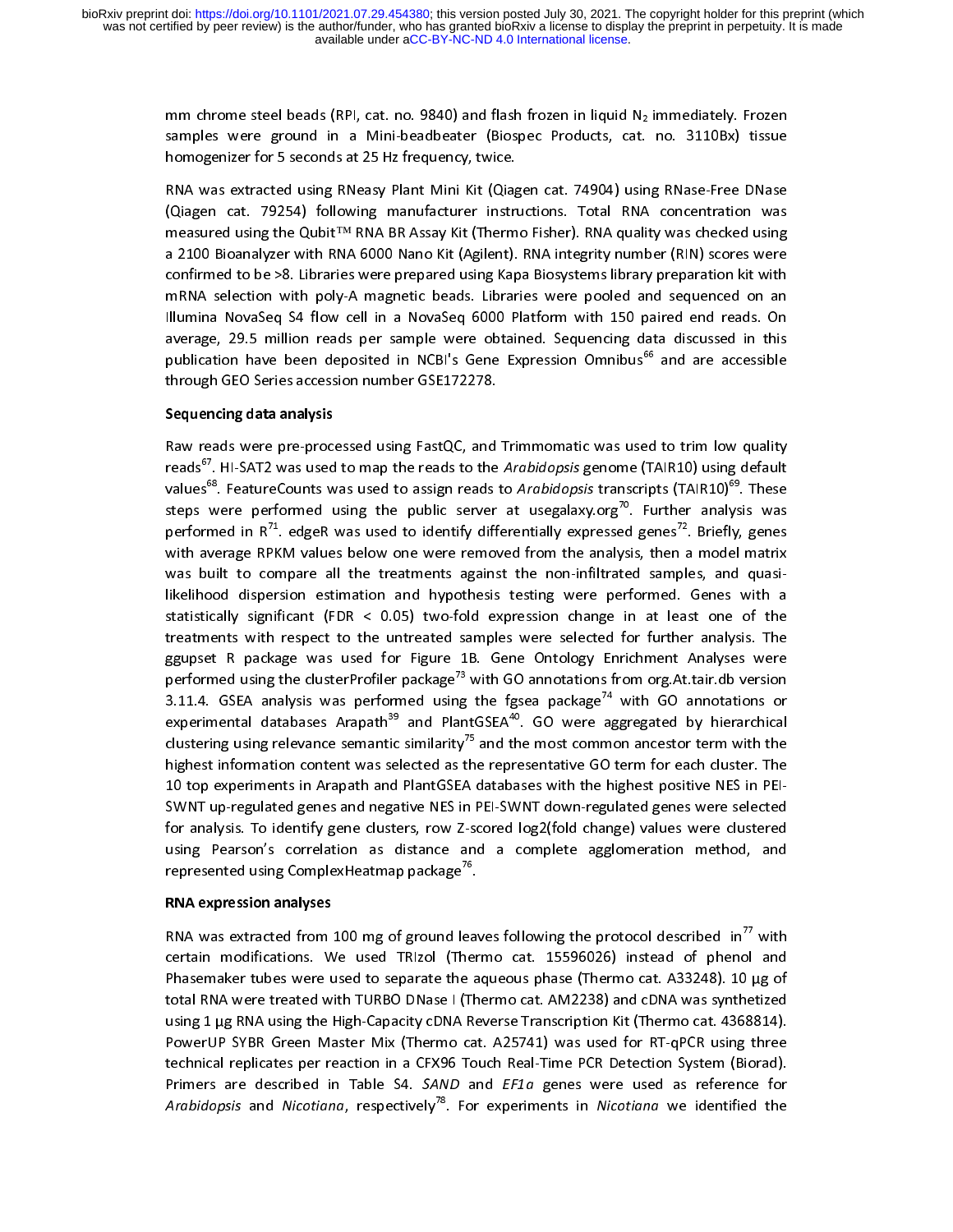> closest orthologs of *Arabidopsis* genes using their protein sequence as input in the solgenomics<br>BLAST tool against the *Nicotiana benthamiana* genome<sup>79</sup>. We used the sequence of  $Niben 101Scf 00107g 03008.1 (PR1A)$  and  $Niben 101sc f 01817g 00015.1 (NbAGP41).$ Niben101Scrooto7g03000.1 (PR1A) and Niben101Scroto17g00015.1 (NbAGP41).<br>Acknowledgements

# $\frac{1}{\sqrt{2}}$ Acknowledgements

in Figure 1A. The GFP plasmid was obtained from the Sheen Lab (Harvard Medical School). We<br>thank BASF for providing the L-PEI-800 and H-PEI polymers. We acknowledge support a<br>Burroughs Wellcome Fund Career Award at the Sci in Figure 2. The GFP plasmid was extended from the CHAP polymers. We acknowledge support a<br>Burroughs Wellcome Fund Career Award at the Scientific Interface (CASI) (to M.P.L.), a Dreyfus<br>foundation award (to M.P.L.), a Beck thank Base for providing the L-PEI-800 and H-PEI-polymers. We annualized support a<br>Burroughs Wellcome Fund Career Award at the Scientific Interface (CASI) (to M.P.L.), a Dreyfus<br>foundation award (to M.P.L.), an NSF CAREER foundation award (to M.P.L.), a Beckman Foundation Young Investigator Award (to M.P.L.), an<br>NIH MIRA award (to M.P.L.), an NSF CAREER award (to M.P.L), an NSF CBET award (to M.P.L.),<br>an NSF CGEM award (to M.P.L.), a FFAR Y NIH MIRA award (to M.P.L.), an NSF CAREER award (to M.P.L), an NSF CBET award (to M.P.L.), an NSF CGEM award (to M.P.L.), a FFAR Young Investigator award (to M.P.L.), a CZI investigator<br>award (to M.P.L), a Sloan Foundation Award (to M.P.L.), a USDA BBT EAGER award (to M.P.L), a<br>USDA NIFA Award (to M.P.L), a Moor award (to M.P.L), a Sloan Foundation Award (to M.P.L.), a USDA BBT EAGER award (to M.P.L), a and an (to marry acteurs compared them as (to minicity) a decrease the control marry (to minicy) a<br>USDA NIFA Award (to M.P.L), a Moore Foundation Award (to M.P.L.), and a DOE office of<br>Science grant with award number DE-SC Science grant with award number DE-SC0020366 (to M.P.L.) and NSF GRFP (to C.T.J.). M.P.L. is<br>a Chan Zuckerberg Biohub investigator, a Hellen Wills Neuroscience Institute Investigator, and<br>an IGI Investigator. a Chan Zuckerberg Biohub investigator, a Hellen Wills Neuroscience Institute Investigator, and an IGI Investigator. a Chan Zuckerberg Biohub investigator, a Hellen Wills Neuroscience Institute Institute Institute Institute In<br>an IGI Investigator,<br>References

## References

- 1. Zhao, L. et al. Nano-Biotechnology in Agriculture: Use of Nanomaterials to Promote
- 1. Zhao, L. et al. Nano-Biotechnology in Agriculture: Use of Nanomaterials to Promote<br>Plant Growth and Stress Tolerance. J. Agric. Food Chem. 68, 1935–1947 (2020).<br>2. Sanzari, I., Leone, A. & Ambrosone, A. Nanotechnology i Plant Growth and Stress Tolerance. J. Agric. Food Chem. 68, 1999–1947 (2020).<br>Sanzari, I., Leone, A. & Ambrosone, A. Nanotechnology in plant science: to make<br>story short. *Front. Bioeng. Biotechnol.* 7, 120 (2019). 2. Sanzari, I., Leone, A. & Ambrosone, A. Nanotechnology in plant science: to ma<br>story short. *Front. Bioeng. Biotechnol.* 7, 120 (2019).<br>3. Singh, H. *et al.* Recent advances in the applications of nano-agrochemicals for
- story short. Front. Bioeng. Biotechnol. 7, 120 (2019).<br>Singh, H. *et al.* Recent advances in the applications of<br>sustainable agricultural development. *Environ. Sci. Pr* 3. Singh, H. et al. Recent advances in the applications of nano-agrochemicals for<br>sustainable agricultural development. Environ. Sci. Process. Impacts 23, 213–2<br>(2021).
- sustainable agricultural development. *Environ. Sci. Process. Impacts 23, 213–239*<br>(2021).<br>Ahmar, S. *et al.* Advantage of Nanotechnology-Based Genome Editing System and (2022).<br>Ahmar,<br>Applicat
- 4. Ahmar, S. et al. Advantage of Nanotechnology-Based Genome Editing System and its<br>Application in Crop Improvement. Front. Plant Sci. 0, 943 (2021).<br>5. Zuverza-Mena, N. et al. Exposure of engineered nanomaterials to plant Application in Crop Improvement. Front. Plant Sci. 0, 943 (2021).<br>Zuverza-Mena, N. *et al.* Exposure of engineered nanomaterials to<br>the physiological and biochemical responses-A review. *Plant Phys* 5. Zuverza-Mena, N. *et al.* Exposure of engineered nanomaterials to plants: Insi<br>the physiological and biochemical responses-A review. *Plant Physiology and<br>Biochemistry* 110, 236–264 (2017).<br>6. Miralles, P., Church, T. L
- the physiological and biochemical responses-A review. Plant Physiology and<br>Biochemistry 110, 236–264 (2017).<br>Miralles, P., Church, T. L. & Harris, A. T. Toxicity, Uptake, and Translocation o Biochemistry 110, 236–204 (2017).<br>Miralles, P., Church, T. L. & Harris, A<br>Engineered Nanomaterials in Vascu Engineered Nanomaterials in Vascular plants. *Environ. Sci. Technol.* **46**, 9224–9239 (2012).<br>7. Remédios. C.. Rosário. F. & Bastos. V. Environmental nanoparticles interactions wit
- Remédios, C., Rosário, F. & Bastos, V. Environmental nanoparticles interactions with 、<br>Remédi<br>plants: i
- Francesco, C., Rosselles, Physiological, and genotoxic aspects. J. Bot. 2012, (2012).<br>
28. Ma, X., Geiser-Lee, J., Deng, Y. & Kolmakov, A. Interactions between engineered<br>
2012. Capacanaticles (ENRs) and plants: Bhytotoxis Ma, X., Geiser-Lee, J., Deng, Y. & Kolmakov, A. Interactions between engineered<br>nanoparticles (ENPs) and plants: Phytotoxicity, uptake and accumulation. *Sci. To:*<br>*Environ.* **408**, 3053–3061 (2010). 8. manoparticles (ENPs) and plants: Phytotoxicity, uptake and accumulation. *Sci. Total*<br>8. Environ. **408**, 3053–3061 (2010).<br>9. Zheng, L., Hong, F., Lu, S. & Liu, C. Effect of nano-TiO 2 on strength of naturally aged
- Zheng, L., Hong, F., Lu, S. & Liu, C. Effect of nano-TiO 2 on strength of naturally aged Environ. 408, 3033–3001 (2010).<br>Zheng, L., Hong, F., Lu, S. & Liu, C<br>seeds and growth of spinach. *Bio*.
- seeds and growth of spinach. *Biol. Trace Elem. Res.* **104**, 83–91 (2005).<br>10. Feizi, H., Moghaddam, P. R., Shahtahmassebi, N. & Fotovat, A. Impact of bulk and<br>nanosized titanium diovide (TiO 3) on wheat seed commination a secus and growth of spinach. Biol. Trace Elem. Res. 104, 83–91 (2009).<br>Feizi, H., Moghaddam, P. R., Shahtahmassebi, N. & Fotovat, A. Impact c<br>nanosized titanium dioxide (TiO 2) on wheat seed germination and see 10. Feizi, H., M., Moghaddam, P. R., Shahahmassedam, N. B. Fotocal, A. Imperior bulk and and<br>nanosized titanium dioxide (TiO 2) on wheat seed germination and seedling growt nanosized titanium dioxide (TiO 2) on wheat seed germination and seedling growth.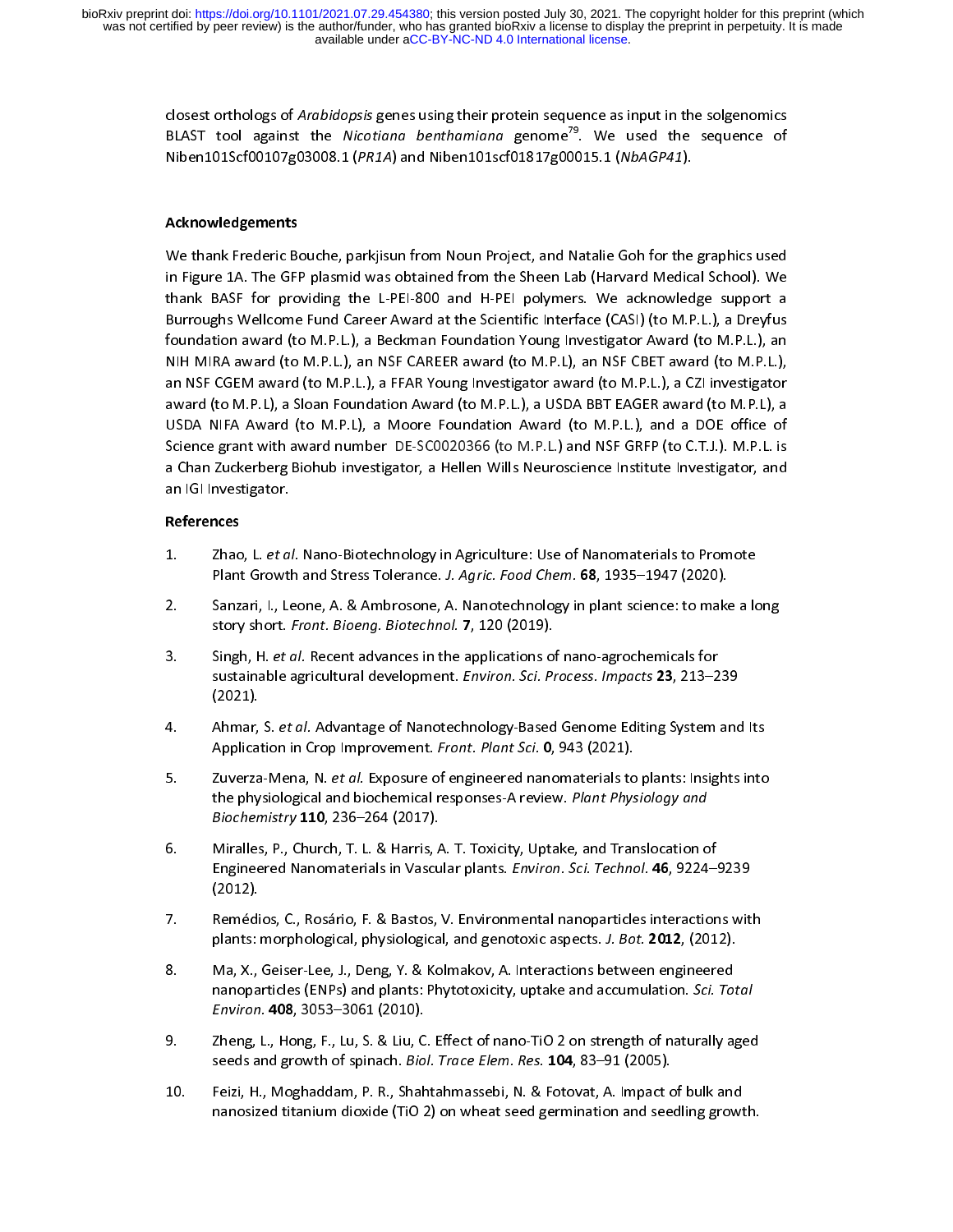- Biol. Trace Elem. Res. **146**, 101–106 (2012).<br>Lin, D. & Xing, B. Phytotoxicity of nanoparticles: inhibition of seed germination and root<br>growth. *Environ. Pollut*. **150**, 243–250 (2007).
- 11. Lin, D. Britan, B. Britan, B. Britan, B. Phytotoxic, Branch and root and root and root and root and root na<br>12. Majumdar, S. et al. Surface coating determines the response of soybean plants to<br>2015. Majumdar, S. et al. growth. *Environ. Pollut.* 150, 243–250 (2007).<br>Majumdar, S. *et al.* Surface coating determine<br>cadmium sulfide quantum dots. Nanolmpact 1
- 12. Majumdar, S. et al. Surface coating determines the response of soybean plants to<br>cadmium sulfide quantum dots. Nanolmpact 14, 100151 (2019).<br>13. Begum, P., Ikhtiari, R. & Fugetsu, B. Graphene phytotoxicity in the seedl cadmium sulfide quantum dots. Nanomipact 14, 100151 (2015).<br>Begum, P., Ikhtiari, R. & Fugetsu, B. Graphene phytotoxicity in the<br>cabbage, tomato, red spinach, and lettuce. *Carbon N. Y.* 49, 3907
- 13. Begun, P., Indians, R. Berlin, B. Begun, B. Propensis properties, In the second cabbage, tomato, red spinach, and lettuce. Carbon N. Y. 49, 3907–3919 (2011).<br>14. Smirnova, E. et al. Uptake and accumulation of multiwall cabbage, tomato, red spinach, and lettuce. Carbon N. Y. 49, 3907–3919 (2011).<br>Smirnova, E. *et al.* Uptake and accumulation of multiwalled carbon nanotubes c<br>the morphometric and biochemical characteristics of Onobrychis a 14. Smirnova, E. *et al.* Uptake and accumulation of multiwalled carbon nanotubes chang<br>the morphometric and biochemical characteristics of Onobrychis arenaria seedlings.<br>Front. Chem. Sci. Eng. 6, 132–138 (2012).<br>15. Shen.
- the morphometric and biochemical characteristics of Onobrychis arenamic county.<br>Front, C. X., Zhang, Q. F., Li, J., Bi, F. C. & Yao, N. Induction of programmed cell death is<br>Arabidencis and rise by single wall sashen panet Front. Chem. Sci. Eng. **6**, 132–138 (2012).<br>Shen, C. X., Zhang, Q. F., Li, J., Bi, F. C. & Y.<br>Arabidopsis and rice by single-wall carbon 15. Arabidopsis and rice by single-wall carbon nanotubes. Am. J. Bot. **97**, 1602–1609 (2010).<br>16. Khodakovskava. M. V *et al.* Complex genetic. photothermal. and photoacoustic analysis
- Khodakovskaya, M. V et al. Complex genetic, photothermal, and photoacoustic analysis of nanoparticle-plant interactions. *Proc. Natl. Acad. Sci.* 108, 1028–1033 (2011).<br>17. Cañas, J. E. *et al.* Effects of functionalized and nonfunctionalized single-walled ca
- Cañas, J. E. *et al.* Effects of functionalized and nonfunctionalized single-walled carbon<br>nanotubes on root elongation of select crop species. *Environ. Toxicol. Chem.* **27**, 1922-<br>1931 (2008). 1931 (2008). nanotubes on root elongation of select crop species. *Environ. Toxicol. Chem.* **27**, 1922–<br>1931 (2008). Ren. L. *et al.* Single-wall carbon nanotubes improve cell survival rate and reduce
- nanotubes on root elongation of select crop species. *Environ. Toxicol. Chem.* 27, 1922–<br>1931 (2008).<br>Ren, L. *et al.* Single-wall carbon nanotubes improve cell survival rate and reduce 1<br>1931 (Ren, L. *et al. S*<br>1931 Mathode oxidative injury in cryopreservation of Agapanthus praecox embryogenic callus. Plant<br>Methods 16, 1–12 (2020).<br>19. Singh, S. et al. Understanding the plant and nanoparticle interface at transcriptomic ar
- oxidative injury in cryopreservation of Agapanthus praecox embryogenic callus. Plant<br>Methods 16, 1–12 (2020).<br>Singh, S. et al. Understanding the plant and nanoparticle interface at transcriptomic a Methods 16, 1–12 (2020).<br>Singh, S. *et al.* Understand<br>proteomic level: a concent proteomic level: a concentric overview. *Plant Gene* 11, 265–272 (2017).<br>19. Iha, S. & Pudake, R. N. Molecular Mechanism of Plant–Nanoparticle Interactions BT
- proteomic level: a concentric overview. Plant Gene 11, 265–272 (2017).<br>Jha, S. & Pudake, R. N. Molecular Mechanism of Plant-Nanoparticle Inte<br>Plant Nanotechnology: Principles and Practices. in (eds. Kole, C., Kumar, 20. June 20. June 20. June 20. June 20. June 20. June 20. June 20. June 20. June 20. June 20. June 20. S. & Khodakovskaya, M. V) 155–181 (Springer International Publishing, 2016).<br>doi:10.1007/978-3-319-42154-4\_7 Khodakovskaya, M. V) 155–181 (Springer International Publishing, 2016).<br>doi:10.1007/978-3-319-42154-4 7
- Van Aken, B. Gene expression changes in plants and microorganisms exposed to nanomaterials. Curr. Opin. Biotechnol. 33, 206-219 (2015).
- nanomaterials. Curr. Opin. Biotechnol. 33, 206–219 (2015).<br>22. Landa, P. et al. Nanoparticle-specific changes in Arabidopsis thaliana gene expression and microorganisms exposed to the microorganisms exposed to the microorg nanomaterials. Curr. Opin. Biotechnol. 33, 200–213 (2013).<br>Landa, P. *et al.* Nanoparticle-specific changes in Arabidopsis<br>after exposure to ZnO, TiO2, and fullerene soot. *J. Hazard. I*
- 22. Landa, P. et al. Nanoparticle-specific changes in Arabidopsis thaliana gene expression<br>after exposure to ZnO, TiO2, and fullerene soot. J. Hazard. Mater. 241, 55–62 (2012).<br>23. García-Sánchez, S., Bernales, I. & Cristo after exposure to ZnO, TiO2, and fullerene soot. J. Hazard. Mater. 241, 55–62 (2012).<br>García-Sánchez, S., Bernales, I. & Cristobal, S. Early response to nanoparticles in the<br>Arabidopsis transcriptome compromises plant defe 23. García-Sánchez, S., Bernales, I. & Cristobal, S. Early response to nanoparticles in the<br>Arabidopsis transcriptome compromises plant defence and root-hair development<br>through salicylic acid signalling. *BMC Genomics* **1**
- Wong, M. H. et al. Nitroaromatic detection and infrared communication from wild-type plants using plant nanobionics. Nat. Mater. 16, 264-272 (2017).
- 24. Wong, M. H. et al. Nitroaromatic detection and infrared communication from wild type<br>plants using plant nanobionics. Nat. Mater. 16, 264–272 (2017).<br>25. Giraldo, J. P., Wu, H., Newkirk, G. M. & Kruss, S. Nanobiotechnol plants using plant nanobionics. Nat. Mater. 10, 204–272 (2017).<br>Giraldo, J. P., Wu, H., Newkirk, G. M. & Kruss, S. Nanobiotechnol.<br>engineering smart plant sensors. Nat. Nanotechnol. 14, 541–553
- engineering smart plant sensors. Nat. Nanotechnol. 14, 541–553 (2019).<br>26. Lew, T. T. S. et al. Real-time detection of wound-induced H2O2 signalling waves in engineering smart plant sensors. *Nat. Nanotechnol.* 14, 541–553 (2015).<br>Lew, T. T. S. *et al.* Real-time detection of wound-induced H2O2 signalling<br>plants with optical nanosensors. *Nat. Plants* 6, 404–415 (2020).
- 26. Lew, T. T. S. et al. Real-time detection of wound-induced H2O2 signaling waves in<br>plants with optical nanosensors. Nat. Plants 6, 404–415 (2020).<br>27. Giraldo, J. P. et al. Plant nanobionics approach to augment photosyn plants with optical nanosensors. Nat. Plants **6**, 404–415 (2020).<br>Giraldo, J. P. *et al.* Plant nanobionics approach to augment phot<br>biochemical sensing. N*at. Mater*. **13**, 400–408 (2014). 27. Giraldo, J. P. et al. Plant nanobionics approach to augnent photospach photospach control. 2014). biochemical sensing. Nat. Mater. 13, 400–408 (2014).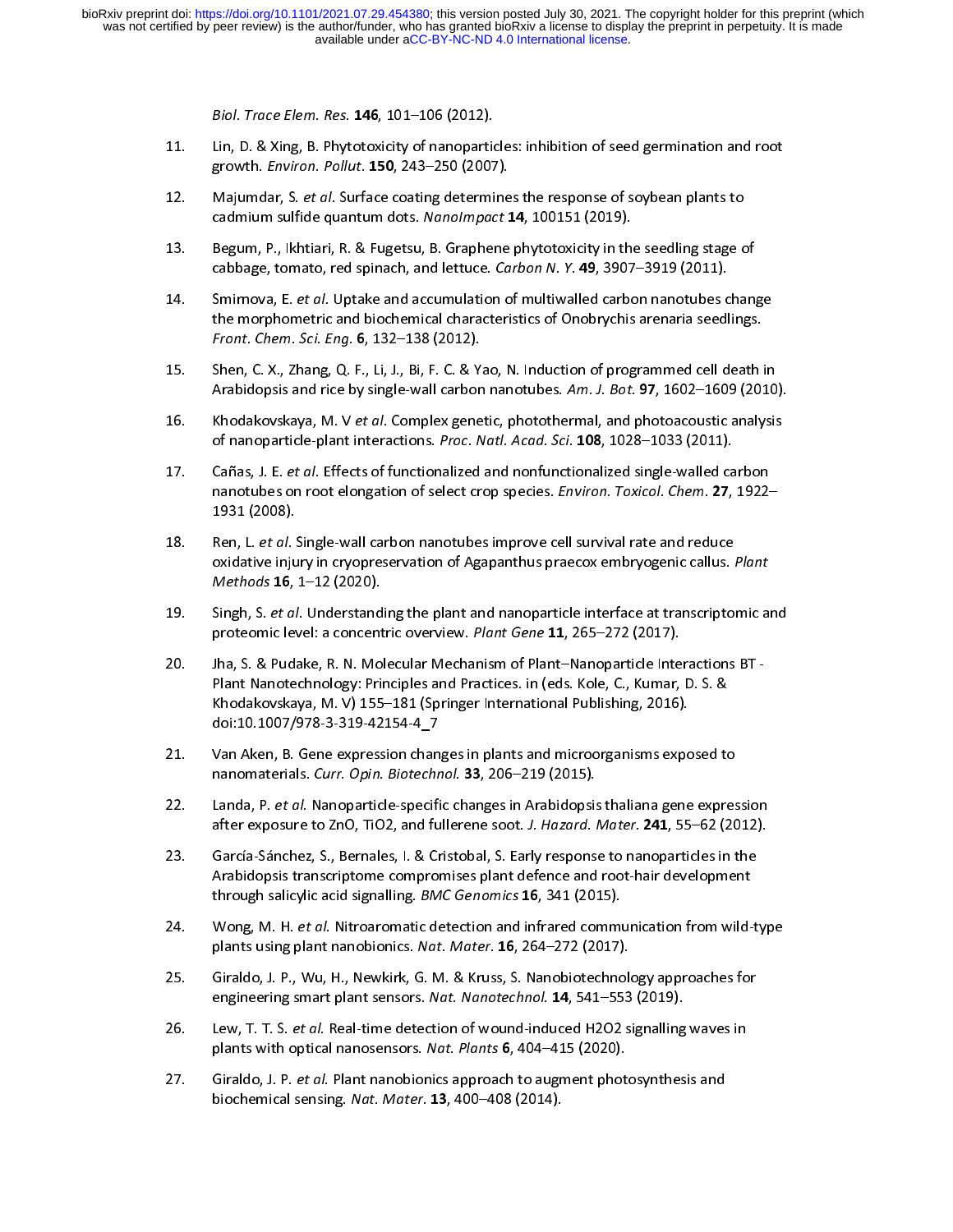- 
- 28. Wu, H. et al. Monitoring Plant Health with Near-Infrared Plaorescent H2O2<br>Nanosensors. Nano Lett. 20, 2432–2442 (2020).<br>29. Demirer, G. S., Zhang, H., Goh, N. S., González-Grandío, E. & Landry, M. P. C Nanosensors. *Nano Lett. 20, 2432*–2442 (2020).<br>Demirer, G. S., Zhang, H., Goh, N. S., González-G<br>nanotube–mediated DNA delivery without trans 29. nanotube–mediated DNA delivery without transgene integration in intact plants. Nat.<br>*Protoc*. **14**, 2954–2971 (2019).<br>30. Demirer, G. S. *et al.* Carbon nanocarriers deliver siRNA to intact plant cells for efficient
- Demirer, G. S. et al. Carbon nanocarriers deliver siRNA to intact plant cells for efficient gene knockdown. Sci. Adv. 6, eaaz0495 (2020).
- 30. Demirer, G. S. et al. Carbon nanocarriers deliver sixtuation inact plant cells for efficient<br>gene knockdown. Sci. Adv. 6, eaaz0495 (2020).<br>31. Kwak, S.-Y. et al. Chloroplast-selective gene delivery and expression in pl gene knockdown. Sci. Adv. 6, eaazo495 (2020).<br>Kwak, S.-Y. *et al.* Chloroplast-selective gene deli<br>chitosan-complexed single-walled carbon nanoi 31. Kwak, S.-Y. *et al.* Chloroplast-selective gene delivery and expression in planta using<br>chitosan-complexed single-walled carbon nanotube carriers. *Nat. Nanotechnol.* **14**,<br>447–455 (2019).<br>32. Demirer. G. S. *et al.* H
- chitosan-complexed single-walled carbon nanotube carriers. Nat. Nanotechnol. 14,<br>447–455 (2019).<br>Constig material without DNA integration in mature plants. Net. Nanotechnol. 14, 4 ر<br>Demirer, G. S. *et*<br>genetic material<br>464 (2019). 33. genetic material without DNA integration in mature plants. Nat. Nanotechnol. 14, 456–464<br>464 (2019). <br>33. Schwartz. S. H.. Hendrix. B.. Hoffer. P.. Sanders. R. A. & Zheng. W. Carbon Dots for
- genetic material without DNA integration in mature plants. Nat. Nanotechnol. 14, 456–<br>464 (2019).<br>Efficient Small Interfering PNA Delivery and Gene Silenging in Plants. Plant Physiol. 184 ر<br>Schwartz, S.<br>1647 - 1748 (20 534. Efficient Small Interfering RNA Delivery and Gene Silencing in Plants. *Plant Physiol*. 184,<br>647–657 (2020).<br>34. Wang. B. *et al.* Carbon Dots Enable Efficient Delivery of Functional DNA in Plants. ACS
- Efficient Small Interfering RNA Delivery and Gene Sheneing in Plants. Plant Physiol. 184,<br>647–657 (2020).<br>Anni, Bio Meter, 3, 8857, 8864 (2020). ,<br>Wang, B. et al. C.<br>Appl. Bio Mater.
- 34. Wang, B. et al. Carbon Dots Enable Efficient Delivery of Functional DNA in Flants. Acs<br>Appl. Bio Mater. 3, 8857–8864 (2020).<br>35. Chiu, W. L. et al. Engineered GFP as a vital reporter in plants. Curr. Biol. 6, 325–330 Appl. Bio Mater. 3, 8857–8864 (2020).<br>Chiu, W. L. *et al.* Engineered GFP as a v<br>(1996).
- 35. Chiu, W. L. et al. Engineered GFP as a vital reporter in plants. Carr. Biol. 6, 325–330<br>(1996).<br>Berspect, Biol. 12, 2026482. (2020). (1999).<br>Pitsili, E<br>*Perspec*
- 36. Pitsili, E., Phukan, O. J. & Coll, N. S. Cell death in plant immunity. Cold Spring Hurb.<br>Perspect. Biol. 12, a036483 (2020).<br>37. Lefevere, H., Bauters, L. & Gheysen, G. Salicylic Acid Biosynthesis in Plants. Front. P Perspect. Biol. **12**, a036483 (2020).<br>Lefevere, H., Bauters, L. & Gheysen<br>*Sci.* **11**, 338 (2020).
- 37. Lefevere, H., Bauters, L. & Gheysen, G. Salicylic Acid Biosynthesis in Plants. Front. Plant<br>Sci. 11, 338 (2020).<br>38. Subramanian, A. et al. Gene set enrichment analysis: A knowledge-based approach for Sci. 11, 338 (2020).<br>Subramanian, A. *et*<br>interpreting genom 38. Subramanian, A. *et al.* Gene set enrichment analysis: A knowledge-based approach for<br>interpreting genome-wide expression profiles. *Proc. Natl. Acad. Sci.* **102**, 15545–15550<br>(2005). Lai, L. *et al.* AraPath: A knowle
- Lai, L. et al. AraPath: A knowledgebase for pathway analysis in Arabidopsis. Bioinformatics 28, 2291-2292 (2012).
- 40. Yi, X., Du, Z. & Su, Z. PlantGSEA: a gene set enrichment analysis toolkit for plant community. Nucleic Acids Res. 41, W98-W103 (2013).
- 60. community. Nucleic Acids Res. 41, W98-W103 (2013).<br>41. Pesaresi, P. et al. Arabidopsis STN7 kinase provides a link between short- and lo community. Nucleic Acids Res. 41, W98–W103 (2013).<br>Pesaresi, P. *et al.* Arabidopsis STN7 kinase provides a li<br>photosynthetic acclimation. *Plant Cell* 21, 2402–2423 ( 41. Pesaresi, P. *et al.* Arabidopsis STN7 kinase provides a link between short- and lon<br>photosynthetic acclimation. *Plant Cell* **21**, 2402–2423 (2009).<br>42. Jambunathan, N., Penaganti, A., Tang, Y. & Mahalingam, R. Modula
- photosynthetic acclimation. Plant Cell 21, 2402–2423 (2009).<br>Jambunathan, N., Penaganti, A., Tang, Y. & Mahalingam, R. M<br>homeostasis under suboptimal conditions by Arabidopsis nud 42. Single P. at al. The lectin recenter Kingse VI 3 is required for priming and positive<br>A. Singh P. at al. The lectin recenter Kingse VI 3 is required for priming and positive Biol. 10, 173 (2010).<br>Singh, P. et al. The lectin receptor Kinase-VI.2 is required for priming and positively
- Biol. 10, 173 (2010).<br>Singh, P. *et al.* The le<br>regulates Arabidopsi
- 43. Singh, P. et al. The lectin receptor Kinase-VI.2 is required for priming and positively<br>regulates Arabidopsis pattern-triggered immunity. Plant Cell 24, 1256–1270 (2012).<br>44. Li, J., Brader, G., Helenius, E., Kariola, regulates Arabidopsis pattern-triggered immunity. Plant Cell 24, 1256–1270 (2012).<br>Li, J., Brader, G., Helenius, E., Kariola, T. & Palva, E. T. Biotin deficiency causes<br>spontaneous cell death and activation of defense sign
- spontaneous cell death and activation of defense signaling. *Plant J.* **70**, 315–32<br>45. Delgado-Cerezo, M. *et al.* Arabidopsis heterotrimeric G-protein regulates cell v spontaneous cell death and activation of defense signaling. *Plant J. 70*, 315–326 (2012).<br>Delgado-Cerezo, M. *et al.* Arabidopsis heterotrimeric G-protein regulates cell wall<br>defense and resistance to necrotrophic fungi. 45. Delgado ecrezo, M. et al. Arabidopsis heterotrimeric G-protein regulates cell wall<br>defense and resistance to necrotrophic fungi. Mol. Plant 5, 98–114 (2012). defense and resistance to necrotrophic fungi. Mol. Plant 5, 98–114 (2012).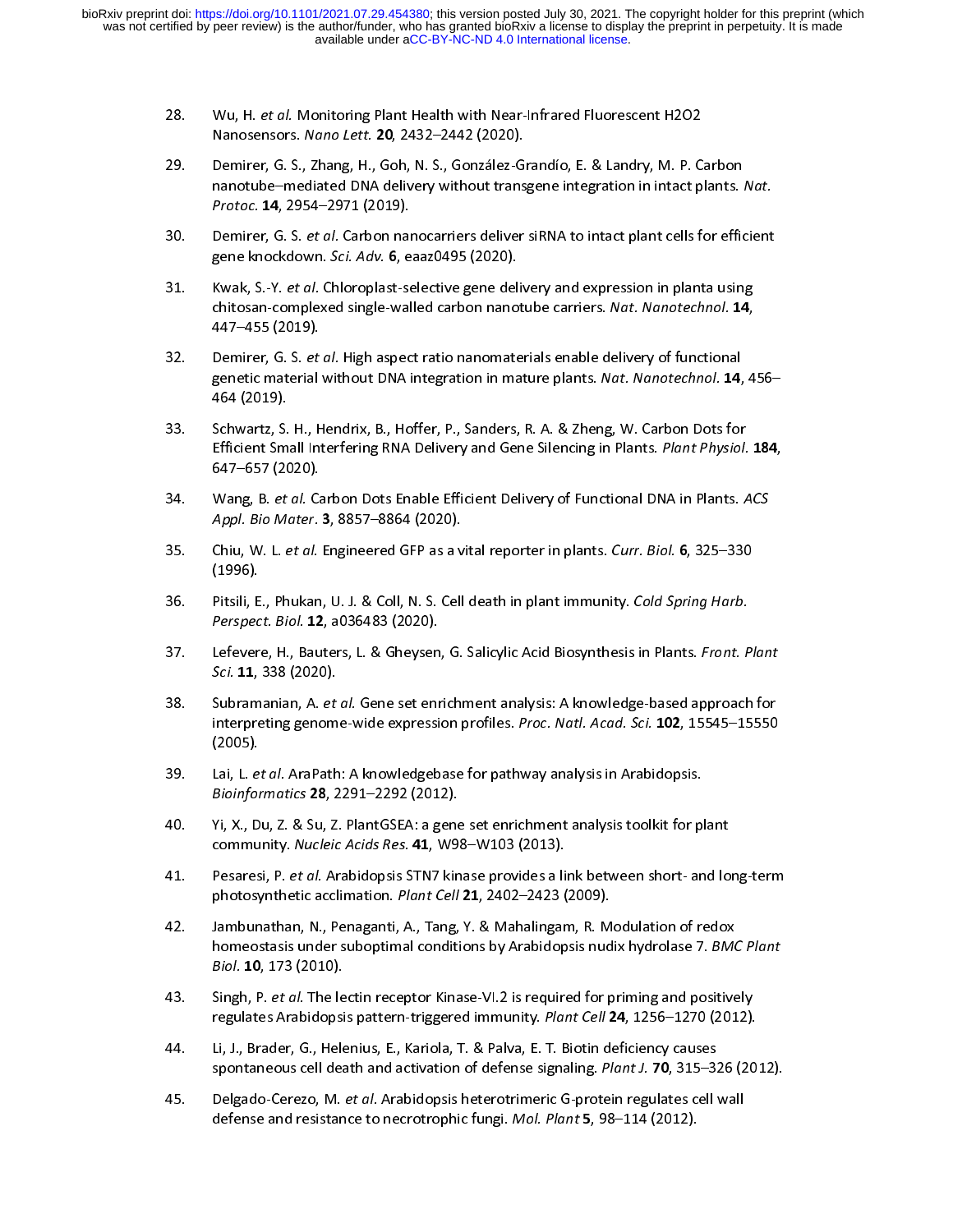- 46. Knoth, C., Salus, M. S., Girke, T. & Eulgem, T. The synthetic elicitor 3,5-<br>dichloroanthranilic acid induces NPR1-dependent and npr1-independent mechanisms<br>of disease resistance in arabidopsis. *Plant Physiol*. **150**,
- Skipsey, M. et al. Xenobiotic responsiveness of Arabidopsis thaliana to a chemical series derived from a herbicide safener. J. Biol. Chem. 286, 32268-32276 (2011).
- 48. Tran, L. S. P. et al. Functional analysis of AHK1/ATHK1 and cytokinin receptor histidine derived from a herbicide safener. J. Biol. Chem. 286, 32268–32276 (2011).<br>Tran, L. S. P. *et al.* Functional analysis of AHK1/ATHK1 and cytokinin recept.<br>kinases in response to abscisic acid, drought, and salt stress in Ar 48. Tran, E. S. P. et al. Functional analysis of AHK1/ATHK1 and cytokinin receptor instrume<br>kinases in response to abscisic acid, drought, and salt stress in Arabidopsis. Proc. Natl.<br>Acad. Sci. U. S. A. 104, 20623–20628 (2 Acad. Sci. U. S. A. 104, 20623–20628 (2007).<br>Li, Y. et al. Establishing glucose- and ABA-regulated transcription networks in
- Acad. Sci. O. S. A. 104, 20023–20028 (2007).<br>Li, Y. *et al.* Establishing glucose- and ABA-reg<br>Arabidopsis by microarray analysis and prom 49. Li, Y. et al. Establishing glucose- and ABA-regulated transcription networks in<br>Arabidopsis by microarray analysis and promoter classification using a Releva<br>Machine. Genome Res. 16, 414–427 (2006). Machine. *Genome Res.* 16, 414–427 (2006).<br>Duan, K., Willig, C. J., De Tar, J. R., Spollen, W. G. & Zhang, Z. J. Transcriptomic analysis
- Machine. Genome Res. 16, 414–427 (2006).<br>Duan, K., Willig, C. J., De Tar, J. R., Spollen, W<br>of Arabidopsis seedlings in response to an A. of Arabidopsis seedlings in response to an Agrobacterium-mediated transformation<br>process. Mol. Plant-Microbe Interact. 31, 445–459 (2018).
- process. Mol. Plant-Microbe Interact. 31, 445–459 (2018).<br>Jackson, C. T. et al. Polymer-Conjugated Carbon Nanotubes for Biomolecule Loading<br>bioRxiv 2021.07.22.452422.(2021). doi:10.1101/2021.07.22.452422. process. Mol. Plant-Microbe Interact. 31, 445–455 (2016).<br>Jackson, C. T. *et al.* Polymer-Conjugated Carbon Nanotube.<br>*bioRxiv* 2021.07.22.453422 (2021). doi:10.1101/2021.07.2.
- Suckson, C. T. et al. Polymer-Conjugated Carbon Nanotubes for Biomolecule Loading.<br>BioRxiv 2021.07.22.453422 (2021). doi:10.1101/2021.07.22.453422<br>52. Bally, J. et al. The extremophile Nicotiana benthamiana has traded vira bional 2021.07.22.453422 (2021). doi:10.1101/2021.07.22.453422<br>Bally, J. *et al.* The extremophile Nicotiana benthamiana has traded v<br>early vigour. *Nat. Plants 2015 111* 1, 1–6 (2015).
- $52.$  Bally, J. et al. The extremophile Nicotiana benthamiana has traded viral defence for<br>early vigour. Nat. Plants 2015 111 1, 1–6 (2015).<br>53. Wong, M. H. et al. Lipid Exchange Envelope Penetration (LEEP) of Nanoparticl early vigour. *Nut. Flams 2015 111* 1, 1–6 (2015).<br>Wong, M. H. *et al*. Lipid Exchange Envelope Pene<br>Plant Engineering: A Universal Localization Mech 53. Wong, M. H. *et al.* Lipid Exchange Envelope Penetration (LEEP) of Nanoparticles fo<br>Plant Engineering: A Universal Localization Mechanism. Nano Lett. **16**, 1161–1172<br>(2016).<br>54. Lv, J., Christie, P. & Zhang, S. Uptake,
- Plant Engineering: A Universal Localization Mechanism. Nano Lett. 16, 1161–1172<br>(2016).<br>Ev, J., Christie, P. & Zhang, S. Uptake, translocation, and transformation of metal-b (2007).<br>Lv, J., Cl<br>Manopa nanoparticles in plants: recent advances and methodological challenges. *Environ. Sci.*<br>Nano 6, 41–59 (2019).<br>55. Wang. M. *et al.* High efficiency and low toxicity of polvethyleneimine modified Pluron
- nanoparticles in plants. recent advances and incendudological challenges. *Environ. Sci.*<br>Nano 6, 41–59 (2019).<br>Wang, M. *et al.* High efficiency and low toxicity of polyethyleneimine modified Pluron. Nano 6, 41–59 (2019).<br>Wang, M. *et al.* High ef<br>(PEI–Pluronic) as gene (PEI–Pluronic) as gene delivery carriers in cell culture and dystrophic mdx mice. *J.*<br>Mater. Chem. **22**, 6038–6046 (2012).<br>56. Monopoli. M. P.. Åberg. C.. Salvati. A. & Dawson. K. A. Biomolecular coronas provi
- (PET–Pluronic) as gene delivery carriers in cell culture and dystrophic mdx mice. J.<br>Mater. Chem. 22, 6038–6046 (2012).<br>the biological identity of panesized materials. Net. Nenoteshool. 7, 779, 786 (2013) Mater. chem. 22, 6038–6046 (2012).<br>Monopoli, M. P., Åberg, C., Salvati, A.<br>the biological identity of nanosized m the biological identity of nanosized materials. Nat. Nanotechnol. 7, 779–786 (2012).<br>57. Chetwynd, A. J. & Lynch, I. The rise of the nanomaterial metabolite corona, and
- emergence of the complete corona. Environ. Sci. Nano 7, 1041–1060 (2020).
- From Franch Press, and The rise of the complete corona. *Environ. Sci. Nano* 7, 1041–1060 (2020).<br>58. Voke, E., Pinals, R. L., Goh, N. S. & Landry, M. P. In Planta Nanosensors**<b>2**: Unders emergence of the complete corona. *Environ. Sci. Nano 1*, 1041–1060 (2020).<br>Voke, E., Pinals, R. L., Goh, N. S. & Landry, M. P. In Planta Nanosensors**<b>21: Und**<br>Biocorona Formation for. (2021). doi:10.1021/acssensors.1c0115
- Biocorona Formation for. (2021). doi:10.1021/acssensors.1c01159<br>59. Pinals, R. L. *et al.* Quantitative Protein Corona Composition and Dynamics on Carbon Biocorona Formation (2022). Monet Corona Composition and Dyre<br>Pinals, R. L. *et al.* Quantitative Protein Corona Composition and Dyre<br>Nanotubes in Biological Environments. 59, 23668–23677 (2020).
- 59. Pinals, R. L. et al. Quantitative Protein Corona Composition and Dynamics on Carbon<br>Nanotubes in Biological Environments. 59, 23668–23677 (2020).<br>60. Sheibani, S. et al. Nanoscale characterization of the biomolecular c Nanotubes in Biological Environments. 59, 23668–23677 (2020).<br>Sheibani, S. *et al.* Nanoscale characterization of the biomolecular<br>electron microscopy, cryo-electron tomography, and image simu 60. Sheibani, S. *et al.* Nanoscale characterization of the biomolecular corona by cryo-<br>electron microscopy, cryo-electron tomography, and image simulation. Nat. Commun.<br>2021 121 12, 1–9 (2021).<br>61. Prakash. S. & Deswal. electron microscopy, cryo-electron tomography, and miage simulation. Nat. Commun.<br>2021 121 12, 1–9 (2021).<br>Prakash, S. & Deswal, R. Analysis of temporally evolved nanoparticle-protein corona
- 2021 121 12, 1–9 (2021).<br>Prakash, S. & Deswal, R. A<br>highlighted the potential highlighted the potential ability of gold nanoparticles to stably interact with proteins<br>and influence the major biochemical pathways in Brassica juncea. *Plant Physiol.*<br>*Biochem.* **146**, 143–156 (2020). and influence the major biochemical pathways in Brassica juncea. Plant Physiol. and influence the major biochemical pathways in Brassica juncea. *Plant Physiol.*<br>Biochem. **146**, 143–156 (2020). Biochem. 146, 143–156 (2020).